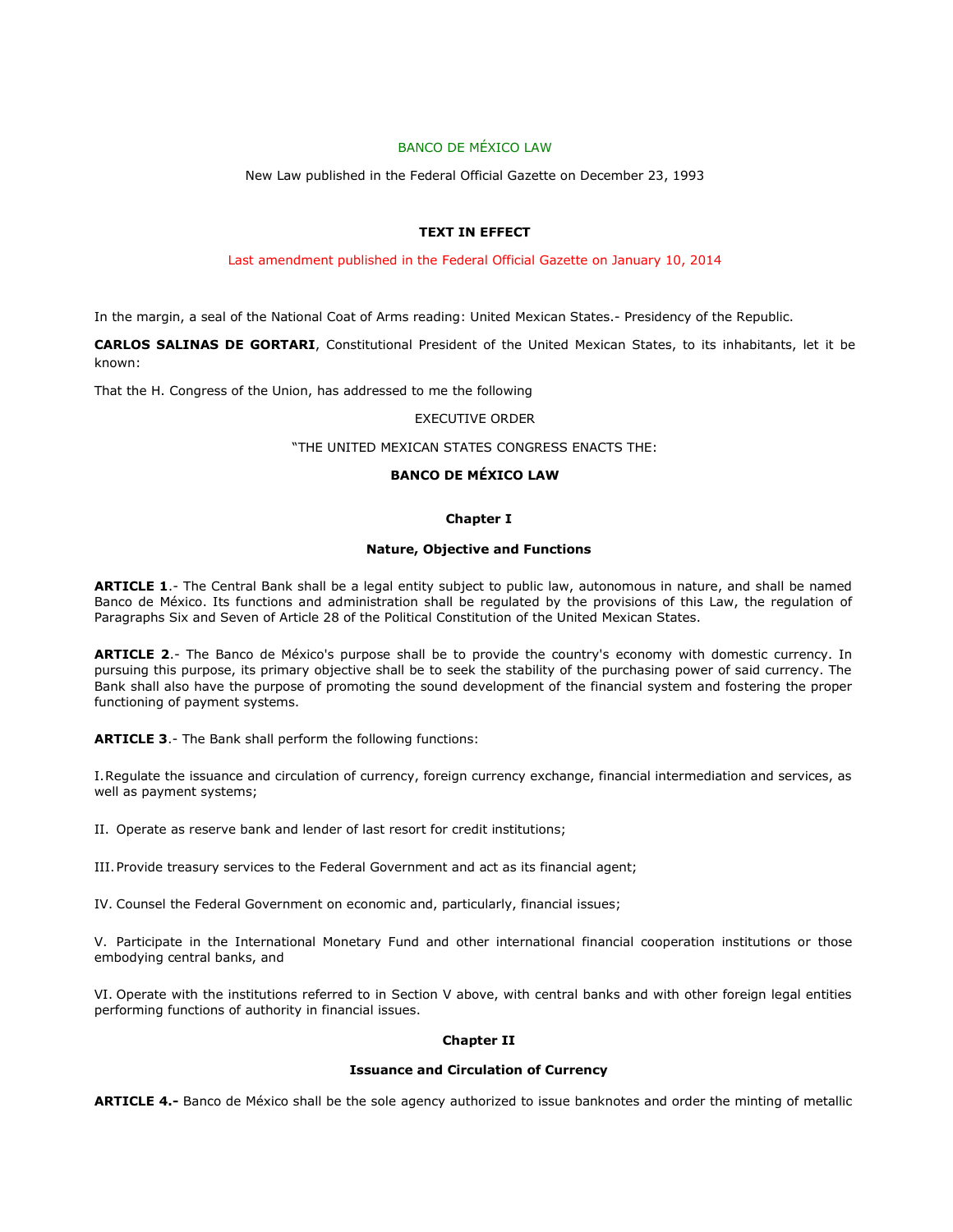coins, as well as put both types of currency into circulation through the transactions provided for and authorized to it by this Law.

**ARTICLE 5**.- Banknotes issued by Banco de México shall bear: the denomination both in numerals and in writing; the series and number; the date of the corresponding issuance agreement; the facsimile signatures of a member of the Board of Governors and of the Chief Cashier; the legend "Banco de México", and such other features as the Bank may specify.

The Bank may print its own banknotes or entrust their printing to third parties.

**ARTICLE 6**.- The Bank, either directly or through its correspondents, shall exchange the banknotes and metallic coins put into circulation for other banknotes or coins of the same or different denominations on demand, without limit and as per the bearer's instructions.

Should the Bank or its correspondents lack enough banknotes or metallic coins of the requested denominations, the aforementioned obligation may be fulfilled by giving banknotes or metallic coins of the available denominations that are closest to those requested.

The metallic coins referred to in Article 62 Section II are excluded from the provisions of this article.

In fulfilling its exchange obligation with credit institutions, the Bank may provide them with the denominations of banknotes or metallic coins whose increased circulation the Bank deems adequate to facilitate payments.

# **Chapter III**

#### **Transactions**

**ARTICLE 7**.-Banco de México may perform the following activities:

I. Deal with securities;

II. Grant credit to the Federal Government, to credit institutions and to the decentralized agency denominated Institute for the Protection of Banking Savings; (Amended in the Federal Official Gazette on January 19, 1999.)

III. Grant credit to the legal entities referred to in Article 3 Section VI,

IV. Make deposits in either domestic or foreign credit institutions or security depository institutions;

V. Purchase securities issued by international financial institutions or entities with foreign domiciles; from those provided for in Article 20 section II;

VI. Issue monetary regulation bonds;

VII.Receive money bank deposits from the Federal Government, domestic and foreign financial institutions, public economic development trusts and those referred to in Section XI below, from the securities depository institutions, and entities of the federal public administration, when so established by law;

VIII. Receive money bank deposits from the legal entities referred to in Article 3 Section VI;

IX. Obtain credits from the legal entities referred to in Article 3 Section VI and from foreign financial institutions, with the sole purpose of foreign exchange regulation; as well as make guarantees in cash or with securities in regards to the financial transactions that it executes with said subjects pursuant to the present Law, derived from the international assets reserve administration.

(Amended in the Federal Official Gazette on January 10, 2014)

X. Carry out transactions involving foreign currency, gold, and silver, including repurchase agreements;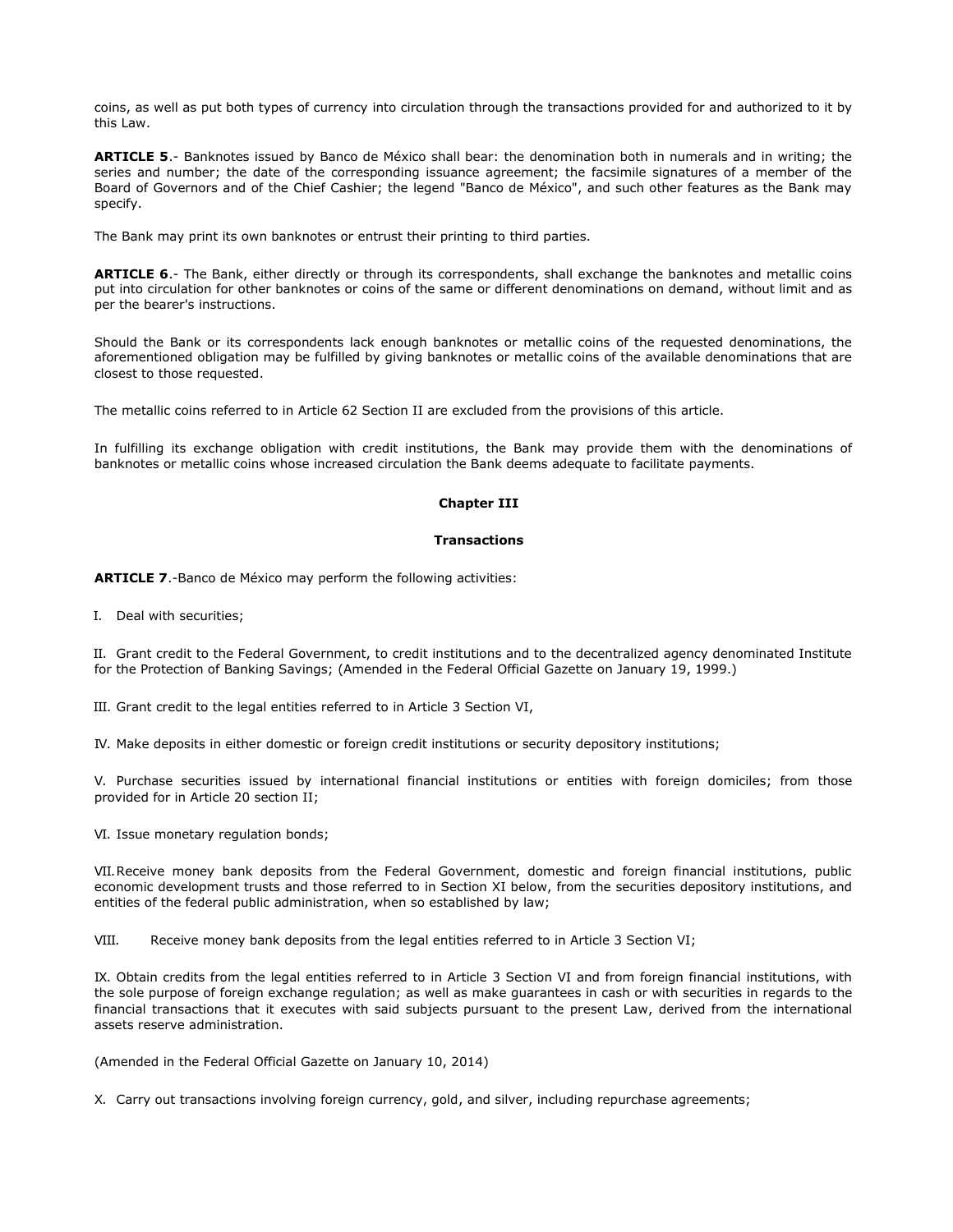XI. Act as trustee when appointed by law or in regards to trusts whose aim is to contribute to the fulfillment of the Bank's own functions or that have been established by the Bank to fulfill its own labor-related obligations, and

XII.Receive deposits of titles or securities from the legal entities referred to in Sections VII and VIII above either for their safekeeping or for their administration. The Bank may also receive deposits of other financial instruments from the Federal Government.

The Bank may only perform the acts explicitly provided for in this Law or those related thereto.

**ARTICLE 8.-** The transactions referred to in Article 7, must be contracted in terms consistent with the market conditions by the time of their execution, except in those cases when transactions have no market value due to their nature.

Additionally, transactions involving securities performed by the Central Bank, except those set forth in Article 7 Sections IV, V and XII, and in Article 9 Section I, shall be exclusively executed through auctions of securities that are payable by the Federal Government, credit institutions or the Bank itself.

**ARTICLE 9**.-Banco de México shall not lend securities to the Federal Government nor purchase securities from it, except when security purchases that are payable by the Government comply with one of the two following conditions:

- I. When said purchases are covered by cash deposits made by the Government in the Bank with the proceeds of the placement of said securities, and which may not be withdrawn before their maturity date; the amounts, terms and yield on these deposits must be equal to the amounts, terms and yield of the securities being traded; or
- II. When security purchases result from bids by the Bank in primary auctions of said securities. The amount of these purchases may under no circumstance exceed the amounts of securities payable by the Government, owned by the Bank and redeemable on the same date of placement of the securities being auctioned.

**ARTICLE 10.-** Only the Central Bank may act as the Federal Government's agent in issuing, placing, purchasing and selling Government domestic debt securities and, in general, in servicing said debt.

**ARTICLE 11**.- Banco de México may grant credit to the Federal Government only through the current account that the Federal Treasury holds in the Bank, and subject to provisions of Article 12. For the purposes of this Law, securities payable by the Federal Government and owned by the Central Bank are not considered as credit.

**ARTICLE 12**.- Banco de México shall have a current account for the Federal Treasury, which will be managed according to the terms agreed upon by both parties and in all cases according to the following:

I. Charges or payments to this account shall be made only under direct order from the Federal Treasurer to the Bank. The Bank must receive said order at least one banking business day before the date the respective charge or payment must be made;

II. Banco de México may charge the account in order to cover the service of the domestic debt of the Federal Government without the authorization of the Federal Treasurer;

III.No checks or any other documents payable to third parties may be drawn on this account, and

IV. Should the Federal Government's balance in the current account be negative, said balance must never exceed the equivalent of 1.5 percent of the Federal Government's expenses as laid out in the Federal Expenditure Budget for the corresponding year, without considering those indicated for the redemption of the debt of said Government; except when the temporary differences between public revenues and expenses increase considerably due to extraordinary circumstances.

Should the negative balance of the account exceed the aforementioned limit, the Bank must proceed to place securities payable by the Federal Government on the market, on behalf of the Government and for an amount equivalent to the balance in excess of the limit. If necessary or appropriate, the Bank, again on behalf of the Federal Government, shall issue securities payable by the Government and place them on the market. In determining the characteristics of the placement and, if necessary, the issuance, the Bank shall seek the best possible terms for the Government as the market allows.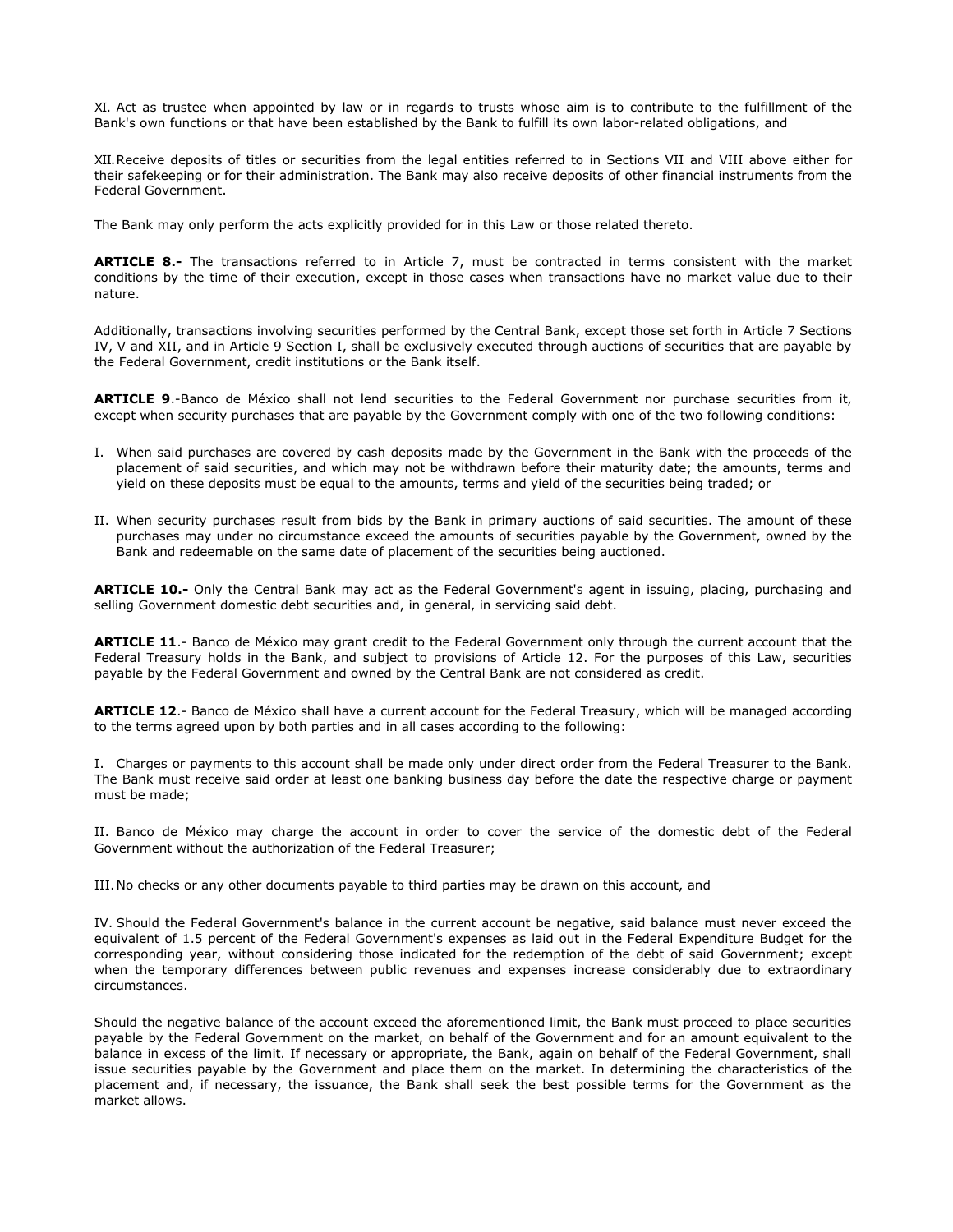The Bank must place the aforementioned securities within fifteen business days from the date on which the limit is exceeded, and settle the excess credit with the proceeds of the corresponding placement. In exceptional cases the Bank's Board of Governors may extend that term in one or more instances, for a total duration of no longer than three months if it helps to prevent disruptions in the financial market.

**ARTICLE 13.-** When the laws establish that Banco de México must make contributions to international financial institutions, the Federal Government will provide the Bank with the respective funds in a timely manner. Nevertheless, payment of contributions to the International Monetary Fund shall be made with Banco de México's own resources.

**ARTICLE 14**.- The transactions carried out by Banco de México with credit institutions shall be carried out either through auctions or according to the provisions issued by the Bank.

Financing granted by the Central Bank to credit institutions, whether by means of granting credit or purchasing securities, may only be for the purpose of monetary regulation.

**ARTICLE 15.-** Provisions in Article 8 Paragraph Two and Article 14, will not apply to financing that the Central Bank grants credit institutions in order to prevent disruptions in the payment systems, nor to transactions done by the Bank as lender of last resort.

**ARTICLE 16.-** Financing granted by Banco de México to credit institutions shall be guaranteed by deposits of money and securities that said institutions have at the Central Bank. As the aforementioned financing becomes due, the Bank is entitled to charge the corresponding amounts to the accounts in which the money deposits have been recorded.

**ARTICULO 17**.- Monetary regulation bonds issued by Banco de México shall be registered negotiable instruments or negotiable instruments payable to the bearer, and shall have such other characteristics as the Bank may determine; said securities must remain deposited in the Bank for their administration whenever the Bank so determines.

### **Chapter IV**

#### **International Reserves and the Exchange Rate Regime**

**ARTICLE 18**.- Banco de México shall maintain a reserve of international assets aimed at supporting the stability of the purchasing power of the domestic currency by offsetting imbalances between the country's foreign currency receipts and disbursements.

**ARTICLE 19.-** The reserve provided for in the previous article shall be composed of:

I. The foreign currency and gold, property of the Central Bank, that are free of all encumbrances and whose availability is not subject to any restriction;

II. The amounts resulting from the difference between Mexico's participation in the International Monetary Fund and the balance of the liabilities that are payable by the Bank when this balance is less than the aforementioned participation, and

III.The foreign currency procured through financing obtained for exchange regulatory purposes from the legal entities referred to in Article 3 Section VI.

To determine the amount of the reserve, the foreign currency not yet received from the sale of domestic currency will not be taken into consideration; and the Institution's liabilities in foreign currency and gold, except for those liabilities with maturities over six months and those corresponding to the financing referred to in Section III of this article will be deducted.

**ARTICLE 20**.- For the purposes of this Law, the term foreign currency includes: foreign banknotes and metallic coins, bank deposits, negotiable instruments, and all types of credit documents payable abroad and denominated in foreign currency, as well as international means of payment in general.

The foreign currency qualified to be part of the reserve is only the following:

I. Foreign banknotes and metallic coins;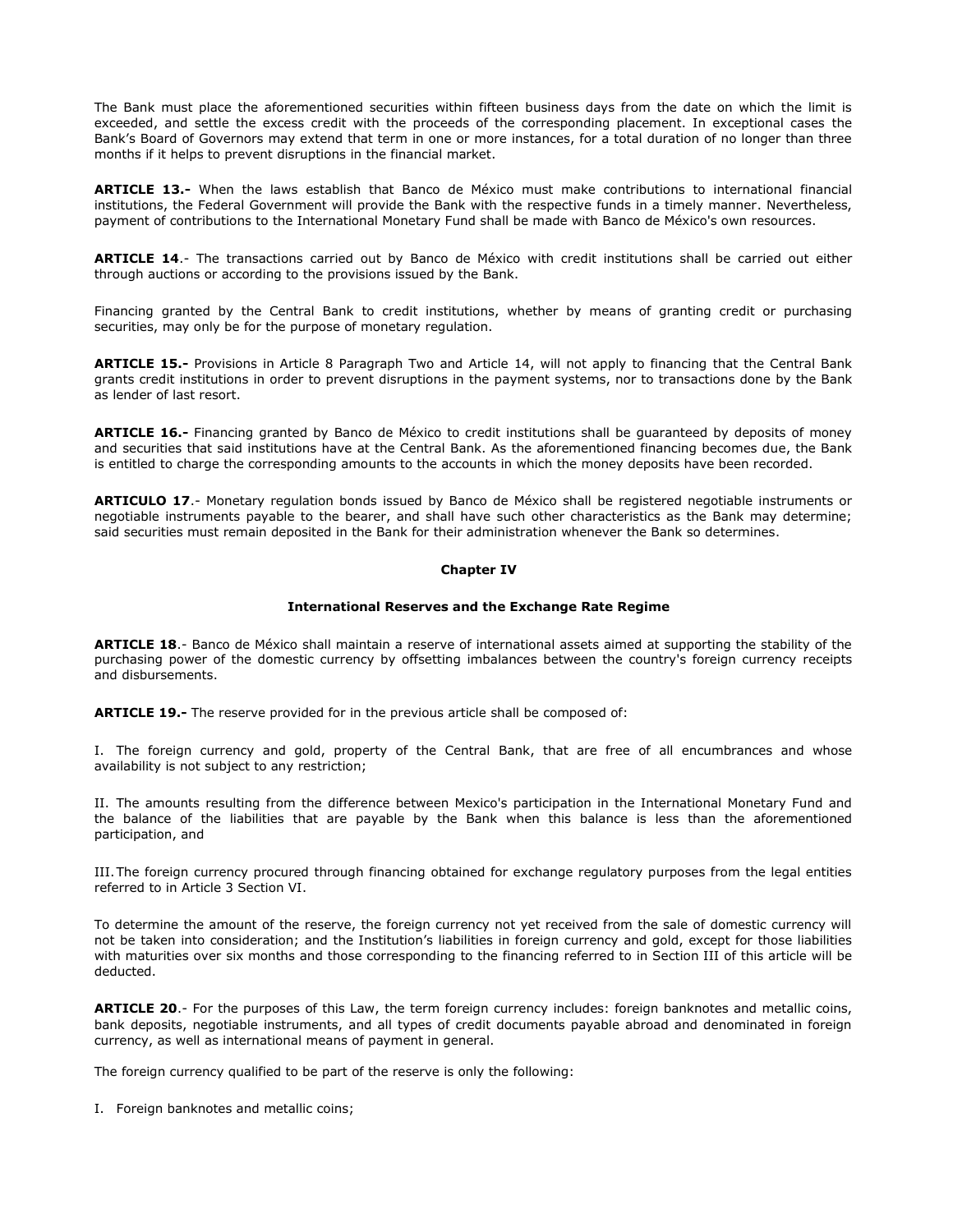II. Deposits, instruments, securities and other obligations payable outside national territory that are considered to be first rate in international markets, denominated in foreign currency, and payable by international financial institutions, foreign entities and governments other than the Mexican Government, provided they are highly liquid or due within a term no longer than six months;

III.Credits payable by central banks, due within a term no longer than six months, that are current, and

IV. The special drawing rights issued by the International Monetary Fund.

**ARTICLE 21.-** In foreign exchange rate matters, Banco de México shall act in accordance with the guidelines established by the Exchange Commission, which will be made up of the Secretary and Undersecretary of the Ministry of Finance and Public Credit, another Undersecretary of said Ministry appointed by the corresponding Secretary, the Governor of the Bank and two more members of the Board of Governors designated by the Governor. Members of the Commission shall not have alternates.

Sessions of the Commission will be presided over by the Secretary of Finance and Public Credit, and in his/her absence by the Governor and, in the absence of both, by the Undersecretary appointed by the aforementioned Secretary. The officer presiding over the session will have the decisive vote in case of a tie.

The Commission may meet any time when summoned by the Secretary of Finance and Public Credit or by the Governor. At least three of its members must be present for any session to take place, provided that both the Ministry of Finance and Public Credit and Banco de México are represented. Resolutions of the Commission will be made by majority vote, with at least one favorable vote from one of the representatives of the aforementioned Ministry being required in all cases.

The Governor will inform the Board of Governors on said resolutions.

The secretary of the Board of Governors and his/her alternate will also function in these capacities on the Exchange Commission.

**ARTICLE 22**.- The Commission shall be entitled to:

I. Authorize the procurement of the credits referred to in Article 7 Section IX;

II. Establish the criteria that the Bank must be subject to in regards to the exercise of its duties as described in Articles 32, 34 and 35, as well as in Article 33 concerning the development bank, and

III.Establish guidelines for the management and assessment of the reserve referred to in Article 18.

**ARTICLE 23.-** In pursuing its primary objective, Banco de México may offset any increase in the amount of currency in circulation or in its on demand obligations resulting from purchases of foreign currency made pursuant to the guidelines referred to in Article 21, by placing or, if necessary, issuing securities payable by the Federal Government under the terms established in Article 12 Section IV Paragraph Two. Said placements on account of the Federal Government can only take place if the amount of securities payable by the Federal Government and held by the Bank as part of its assets is equal to or less than the amount of deposits referred to in Article 9 Section I, and if the Bank does not have any other highly tradable securities available. Upon carrying out the placement, the Bank will deposit the proceeds thereof into a non-interest bearing account in favor of the Government. The deposited funds will be returned to the Government at the time of, and in the amount equivalent to, the net sales of foreign currency that the Bank does and that on their own determine a decrease in the circulation of currency or in the amount of on demand obligations payable by the Bank.

### **Chapter V**

#### **Issuance of Regulations and Sanctions**

**ARTICLE 24.-** Banco de México shall be entitled to issue regulations in terms of the present Law for the sole purpose of monetary or exchange control, the sound development of the financial system and of the payment system, or the protection of the public interest; this without prejudice of the other provisions that the contents of other laws empower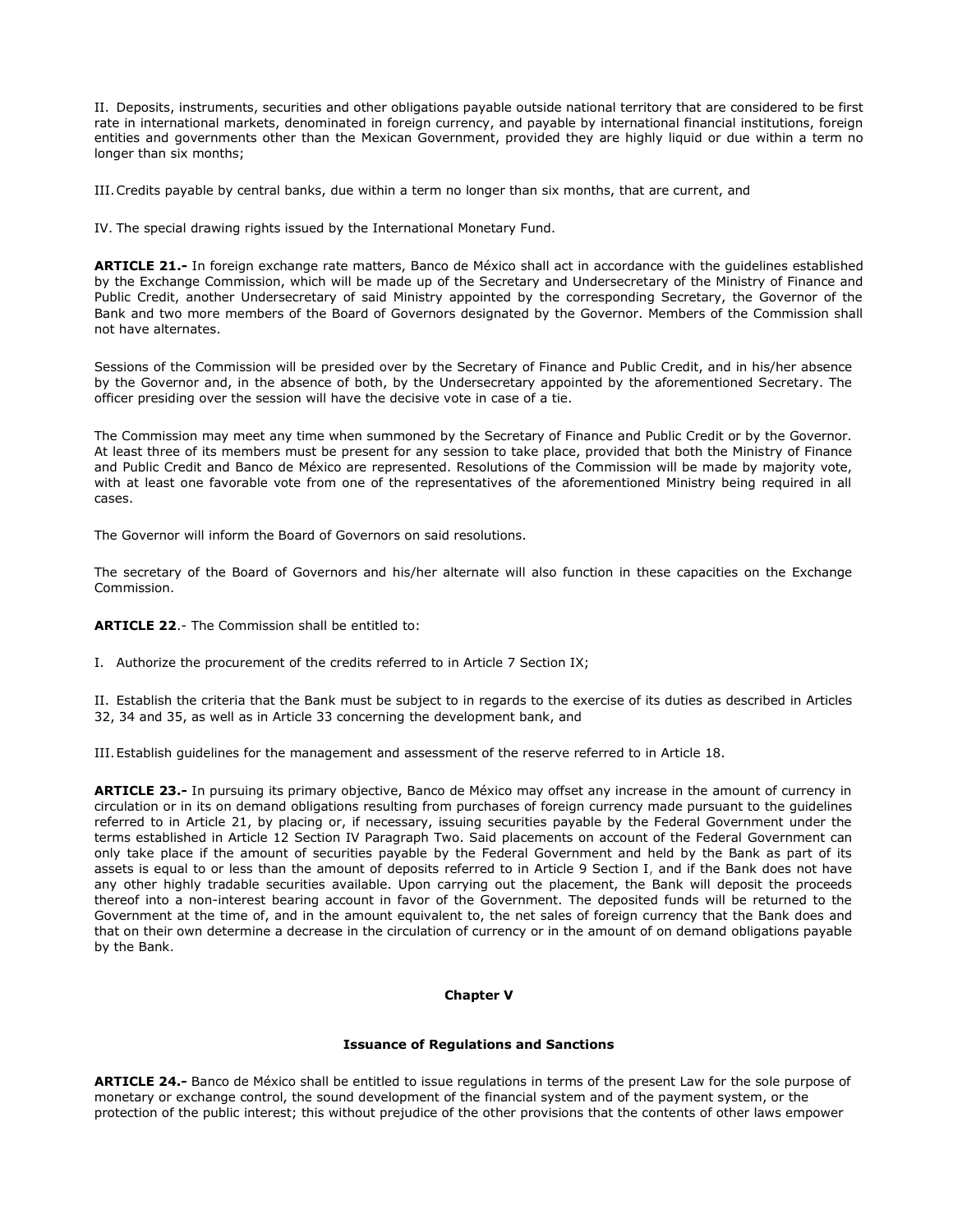the Bank to issue in the matters indicated therein. When issuing its regulations, the Bank must indicate the reasons for doing so.

(Paragraph amended in the Federal Official Gazette on January 10, 2014)

Said regulations must be of general applicability, and may be pertinent to one or several types of intermediaries, to certain types of transactions, regions or locations.

The sanctions that the Banco de México imposes pursuant to the contents in article 36 Bis of the present Law to provide to the compliance of the regulation that it carries out, must have the objective to preserve the effectiveness of the provisions of public order established in the present Law and in the others that empower the Bank to regulate the matters that are indicated to this effect and in this way provide, where pertinent, to the purposes mentioned in the first paragraph of this provision.

(Paragraph amended in the Federal Official Gazette on January 10, 2014)

For the imposition of the sanctions that the present Law refers to, the Banco de México will establish the procedure as well as the form and terms that its administrative units must follow, in the rules issued to this effect.

(Paragraph added in the Federal Official Gazette on January 10, 2014)

**ARTICLE 25**.- Banco de México shall determine the conditions under which credit institutions must exchange and withdraw banknotes and metallic coins in circulation.

**ARTICLE 26.-** The characteristics of the active, passive, and service transactions that the credit institutions carry out, as well as those of credit, loans and repurchase agreements that are executed by stock exchange intermediaries, shall abide by the regulations issued by the Central Bank. Furthermore, the financial entities must comply with those other provisions of general nature that are issued by the Banco de México in the exercise of the powers that the laws that regulate the cited entities vest onto the Bank to regulate the matters that are indicated to the effect.

(Paragraph amended in the Federal Official Gazette on January 1, 2014)

Banco de México will regulate the fees and interest rates, actives and passives, as well as any charge of transactions entered into by financial institutions with customers. For the exercise of such powers, Banco de México may request the opinion of the National Banking and Securities Commission, the National Commission for the Protection of Users of Financial Services or the Federal Antitrust Commission and apply for such purposes the provisions of the Financial Services Transparency and Regulation Law.

(Paragraph added in the Federal Official Gazette on May 25, 2010)

The provisions of this article shall also apply to trusts, mandates and commissions of the stock exchange intermediaries and insurance and bonding companies.

**ARTICLE 27.-** The Banco de México will take into account the following in the imposition of the sanctions that this Law refers to:

I. The profit obtained, as well as the amount of loss or monetary damage caused, whatever the case may be;

II. The risks that the intermediaries and entities in question incurred upon in the entering into transactions that gave place to the corresponding sanction;

III. The term that the default shall last;

IV. The recidivism, the causes that originate it and the corrective action applied by the presumed transgressor, in its case.

Whoever incurs in a violation that was penalized and commits the same violation within the two years immediately following the date on which the corresponding resolution was finalized will be considered a recidivist.

The recidivism may be penalized with a penalty whose amount equals up to double the amount that originally corresponded;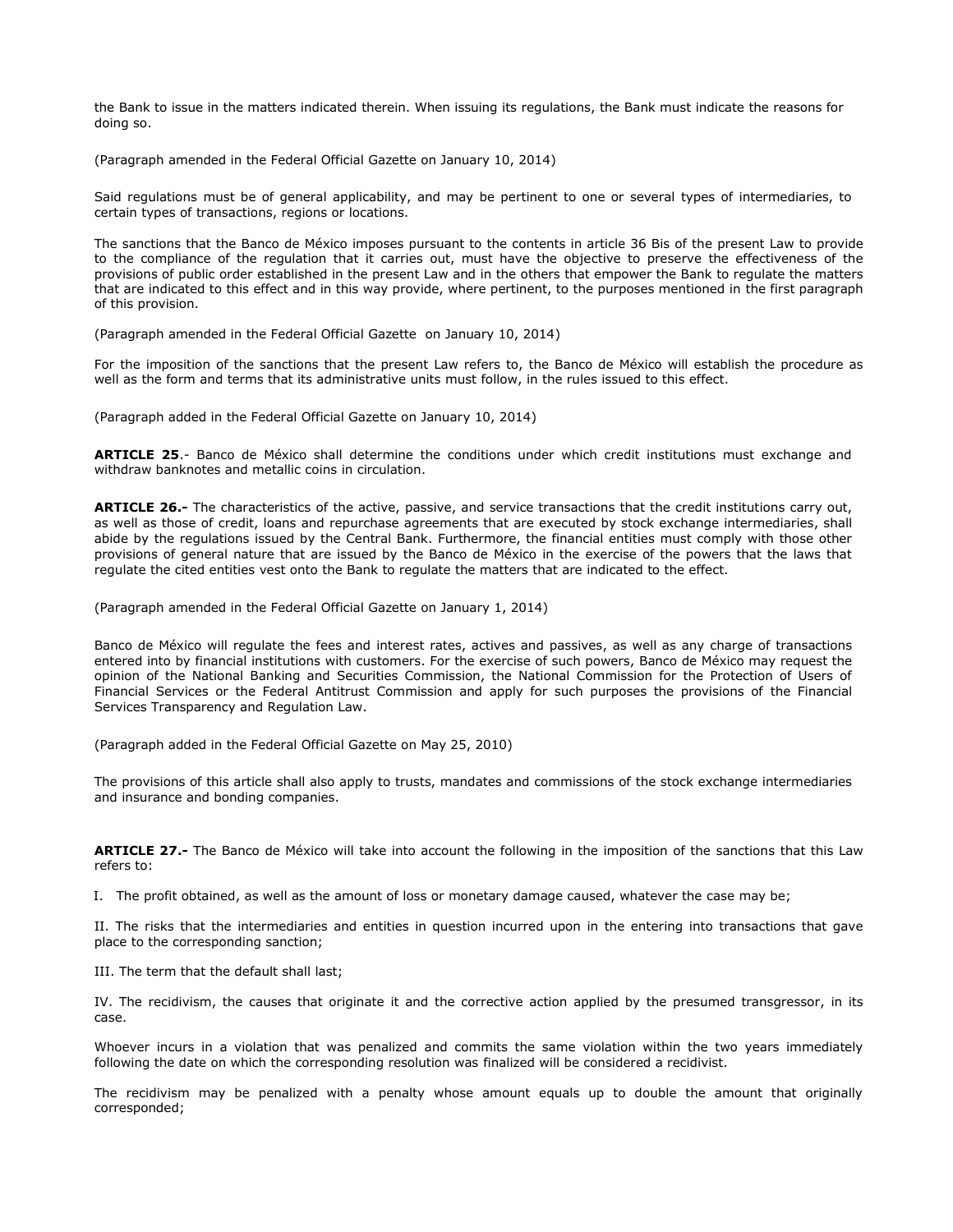V. The seriousness of the violation committed;

VI. The economic capacity of the transgressor; and

VII. The other particular circumstances that the Banco de México deems applicable for the individualization of the respective sanction.

In the case of the sanctions that subsections a) and b) of section III article 36 Bis refer to, the Banco de México will take into account, in addition to the aspects referred to in the previous sections, the causes that would have originated the shortages that gave place to the corresponding violation and in particular, if these were due to abnormal fund withdrawals, critical situations of the intermediaries, or to errors or omissions of administrative nature in which, in the Bank's opinion, no bad faith was involved.

Considering the circumstances of each case, the Banco de México may, in addition to imposing the penalty that corresponds, reprimand the transgressor, or, only reprimand him/her considering his/her background, the seriousness of the behavior, that the interests of third parties are not affected, and, in its case, the existence of mitigating factors. For effects of this article, a mitigating factor in the imposition of administrative sanction, among others, will be considered when the presumed transgressor attests before the Bank to having compensated the damage caused.

The Banco de México may abstain from penalizing the financial entities or intermediaries, provided the cause for such an inaction is justified and there is reference to facts, acts, or omissions that do not show seriousness, recidivism does not exist, enough elements do not exist to demonstrate that the interests of third parties or of the financial system are affected and these do not constitute a crime.

(Article amended in the Federal Official Gazette on January 10, 2014)

**ARTICLE 28.-** Banco de México is entitled to determine the portion of credit institutions' liabilities that must be invested in cash deposits in the Central Bank, bearing interest or not, in highly tradable securities, or in both types of investments.

The previous paragraph will also apply to trusts, agencies and commissions, except for those constituted by the Federal Government, through which trust institutions take deposits from the public or receive funds for the purpose of granting credit or investing in securities.

The mandatory investments referred to in Paragraphs One and Two of this article cannot exceed twenty and fifty percent, respectively, of the corresponding liabilities or funds.

The Bank may also determine that up to one hundred percent of the resources taken in deposit by credit institutions for specific purposes, or in accordance with special regimes provided by law, remain invested in certain types of assets consistent with said purposes or regimes.

**ARTICLE 29.-** (Repealed)

(Article repealed in the Federal Official Gazette on January 10, 2014)

**ARTICLE 30.-** The Bank representatives in the Board of Governors of the supervisory commissions of the financial system will be entitled to suspend the implementation of resolutions adopted by said commissions for up to five business days, if these resolutions may affect monetary policy. Within this period of time, the Bank must inform the respective Board of its points of view so that the Board may issue a final resolution.

Resolutions adopted by competent authorities regarding the purchase of securities payable by the Federal Government or by Banco de México, by investment companies must be approved by the Central Bank prior to their implementation.

**ARTICLE 31.-** The Central Bank may regulate fund transfer services provided by credit institutions and by other companies professionally devoted to providing such services.

**ARTICLE 32**.- Credit institutions, stock exchange intermediaries, foreign exchange firms, as well as other intermediaries existing as part of financial groups or subsidiaries of the aforementioned institutions or stock exchange intermediaries, will conduct their transactions with foreign currency, gold and silver as per the regulations issued by Banco de México. On equal terms, the Bank will have right of preference over any other person or legal entity with regard to purchases, sales and other types of transactions usually carried out in their respective markets.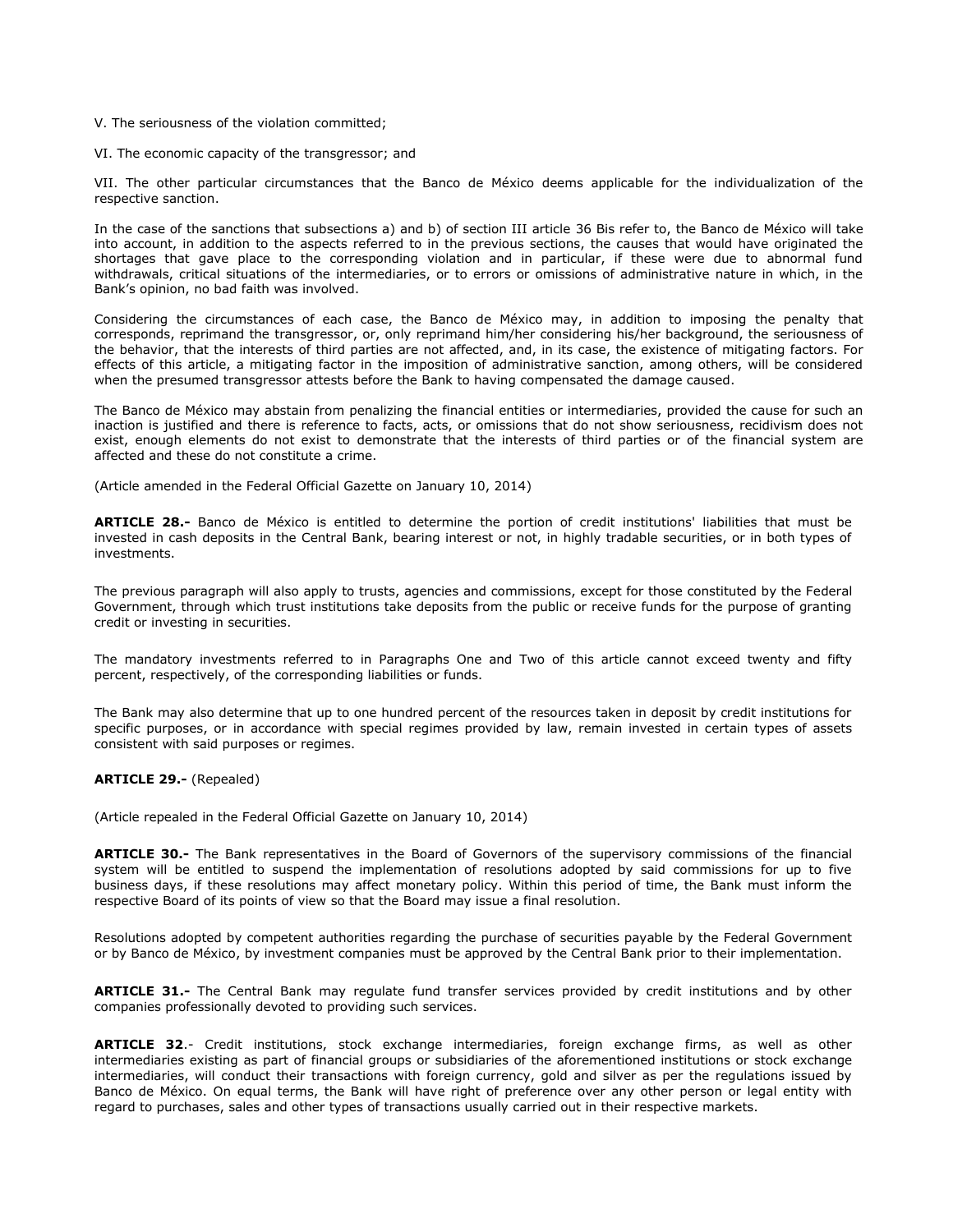Whenever the Bank so disposes, the aforementioned intermediaries will be obligated to make on demand money deposits, in favor of the Bank and payable by first rate foreign institutions, denominated in the foreign currency normally used by the Bank to take part in the foreign exchange market, for the amounts in which said intermediaries' assets in foreign currency, gold and silver exceed their respective obligations in the said effects. The Bank will credit the domestic currency equivalent of said deposits in the intermediaries' account, computed using the exchange rate published by the Bank in the Federal Official Gazette for the date on which the respective resolution is issued. Foreign currencies other than those referred to above, as well as gold and silver, will be valued as per regulations issued by the Bank, which shall reflect the prevailing market conditions on the corresponding date.

Taking the seriousness of each case into consideration, the Bank can order those financial intermediaries that infringe the provisions of this article to suspend all or some of their transactions in foreign currencies, gold or silver for up to six months.

**ARTICLE 33.-** Banco de Mexico may establish limits on the amount of the active and passive transactions that imply foreign exchange risks of the intermediaries mentioned in article 32.

(Paragraphs second and third repealed by amendment published in the Federal Official Gazette on January 10, 2014)

**ARTICLE 34.-** The agencies and entities of the Federal Public Administration that are not financial intermediaries must keep their foreign currency in their power and carry out their transactions with these, as per the regulations, guidelines and policies set forth by Banco de México. For this purpose, they will provide the Bank with the information the latter may request regarding their foreign currency transactions and will be obligated to alienate their foreign currency to the Bank itself in the terms of the provisions that the latter issues, which shall reflect prevailing market conditions.

**ARTICLE 35**.- Banco de México will issue regulations according to which the exchange rate or exchange rates will be determined for the purpose of settling, in domestic currency, payment obligations denominated in foreign currency, contracted within the national territory or abroad and payable within the national territory. Likewise, the Bank is entitled to establish the exchange rates applicable to transactions where domestic currency is exchanged for foreign currency, as long as both or one of the these provisions is performed within the national territory.

**ARTICLE 35 Bis**.- The Banco de México may supervise the financial intermediaries and entities subject to the regulation that it issues to provide to the compliance of the regulation that it carries out. Said powers will include those of inspection and surveillance to prove the compliance that the financial intermediaries and entities give to the provisions of the present Law and the provisions issued by the Banco de México. For the exercise of these powers, the Bank will act by own account pursuant to the provision in this same Law and the rules that to the effect are issued by the Board of Governors.

The Banco de México will carry out the inspection that the previous paragraph refers to through visits, verification of transactions, and revision of records and systems, in the installations, offices, branches, or automatic equipment of the intermediaries, to the ends of confirming compliance with the provisions issued by the Banco de México, subject to the exceptions established by special laws.

For effects of the provisions in the previous paragraph, the financial intermediaries, its representatives and its employees will be obligated to allow qualified personnel of the Banco de México access to the place or places and systems that are purpose of the visit, as well as to provide assistance and reports to said personnel for the development of their task.

In case the person or persons with whom the administrative-law proceedings of the visits that the Banco de México practices are dealt with, in terms of the rules that the present article refers to, refuse to receive the respective visit order or in any way hinder, obstruct, or drag out the practice of said proceeding, the financial intermediaries and entities in question will be sanctioned pursuant to the provisions of the first paragraph of article 36 Bis, section II, subsection b), of this Law, without prejudice that the Banco de México continues with the visit in terms of said rules.

The surveillance will be done through the analysis and monitoring of the information that the financial intermediaries supply to the Banco de México.

(Article added in the Federal Official Gazette on January 10, 2014)

**ARTICLE 36**.- Financial intermediaries must provide Banco de México with the information that the latter may request regarding their transactions, including some of their transactions or one in particular, as well as the data necessary to evaluate their financial situation and, in general, all information required by the Bank to adequately perform its functions.

Without prejudice to the powers of supervision considered in article 35 Bis of the present Law, the Banco de México will seek to coordinate with the supervisory committees of the financial system, with the intention of carrying out visits to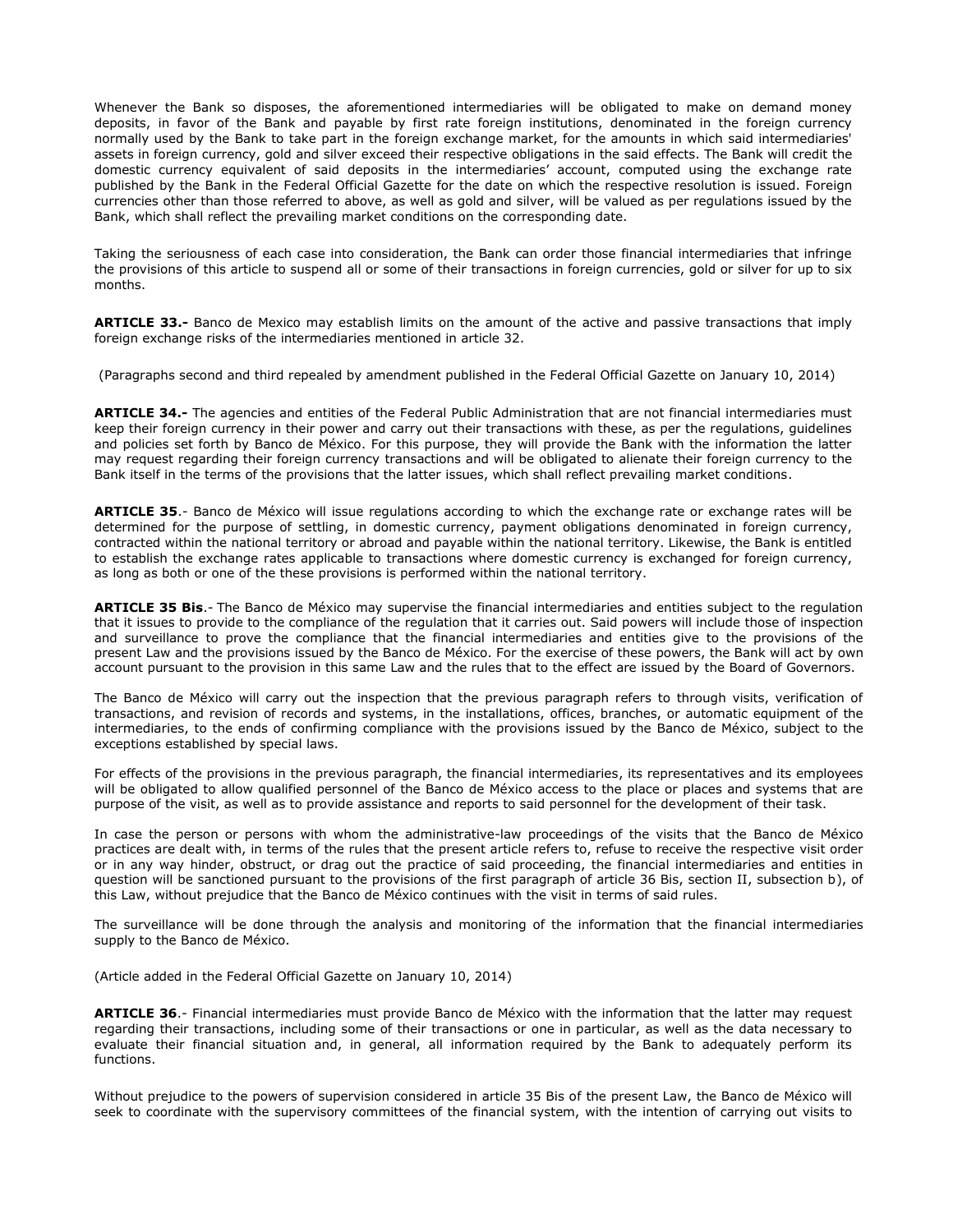the intermediaries that are programmed yearly jointly with said authorities in accordance with their capacities, without prejudice of the visits that the Banco de México and the aforementioned authorities may practice in extraordinary form or in any given moment, pursuant to the applicable provisions.

(Paragraph amended in the Federal Official Gazette on January 10,2014)

**Article 36 Bis.-** The violations of the present Law or the provisions that the Banco de México issues based on this or the other laws that are referred to in the first paragraph of article 26 will be penalized with an administrative penalty imposed by the Banco de México pursuant to the following:

I. Penalty for an amount equivalent to 1,000 days of general minimum daily wage in the Federal District, in force on the day that the behavior is done, up to five percent of the total sum of the financial intermediary or entity in question's paidin capital stock and stock reserves that it reports in terms of the applicable provisions, with the least anticipation to the date that the behavior subject matter of the sanction was done;

- a) To the financial intermediaries and entities for the active, passive or service transactions that it carries out in violation of the present Law or the provisions that it issues in terms of this same Law, as well as for the default on the other Bank provisions that other ordinances empower it to issue;
- b) To the financial intermediaries that carry out transactions indicated in the first paragraph of article 32, in violation of the provisions that the Bank issues to the effect, and
- c) To the financial intermediaries mentioned in the first paragraph of article 32 that transgress the limits that the Banco de Mexico establishes pursuant to article 33.

II. Penalty for an amount equivalent to 3,000 to 15,000 days of general minimum daily wage in the Federal District, in force on the day that the violating behavior is done;

- a) To the financial intermediaries and entities that default on the obligation to supply, in the form, conditions, terms and other characteristics that the Banco de Mexico determines, the information or documentation that the latter requests in terms of the provisions in this Law or in any other that grants powers for it, as well as in the provisions that, to those effects, are issued pursuant to said laws, and
- b) To the financial intermediaries and entities that refuse to receive a visit order, or in any way hinder, obstruct, or drag out the exercise of power of supervision of the Banco de México.

III.Penalty for an amount equivalent to 5,000 days of general minimum daily wage in the Federal District, in force on the day that the behavior is done, up to five percent of the total sum of the intermediary in question's paid-in capital stock and stock reserves that it reports in terms of the applicable provisions, with the least anticipation that the behavior subject matter of the sanction was done;

- a) To the financial intermediaries for incurring in shortages in regards to the investments that must be maintained pursuant to the provision in article 28 of the present Law, and
- To the financial intermediaries for abstaining from making the deposits that the second paragraph of article 32 of the present Law refers to when the Banco de México so defines.

As exception to the provision in this article, the sanctions that are indicated here will not be applicable in terms of default on provisions of the Banco de México established in other ordinances that, in turn, consider specific sanctions applicable to such events.

(Article added in the Federal Official Gazette on January 10, 2014)

**Article 36 Bis 1**.- The intermediaries and financial entities may submit an auto-correction program for the authorization of the Banco de México through its general director or equivalent with the opinion of the auditing committee, when these, in the fulfillment of their activities, or when the auditing committee as a result of the duties that are vested onto them, detect irregularities or defaults to the provisions in this Law and other applicable provisions.

In terms of the present article, the following may not be matter for an auto-correction program:

I. The irregularities or defaults that are detected by the supervisory committees of the financial system in the exercise of their powers of inspection and surveillance before the presentation by part of the financial intermediaries and entities of the respective auto-correction program.

In the case of powers of surveillance, it will be understood that the irregularity was detected previously by the supervisory committee of the financial system when the financial intermediaries and entities have been notified of the irregularity, and in the case of the powers of inspection, when the irregularity was detected in the course of the inspection visit or, corrected after a request in the course of the visit;

II. When the violation to the norm in question corresponds to a crime, or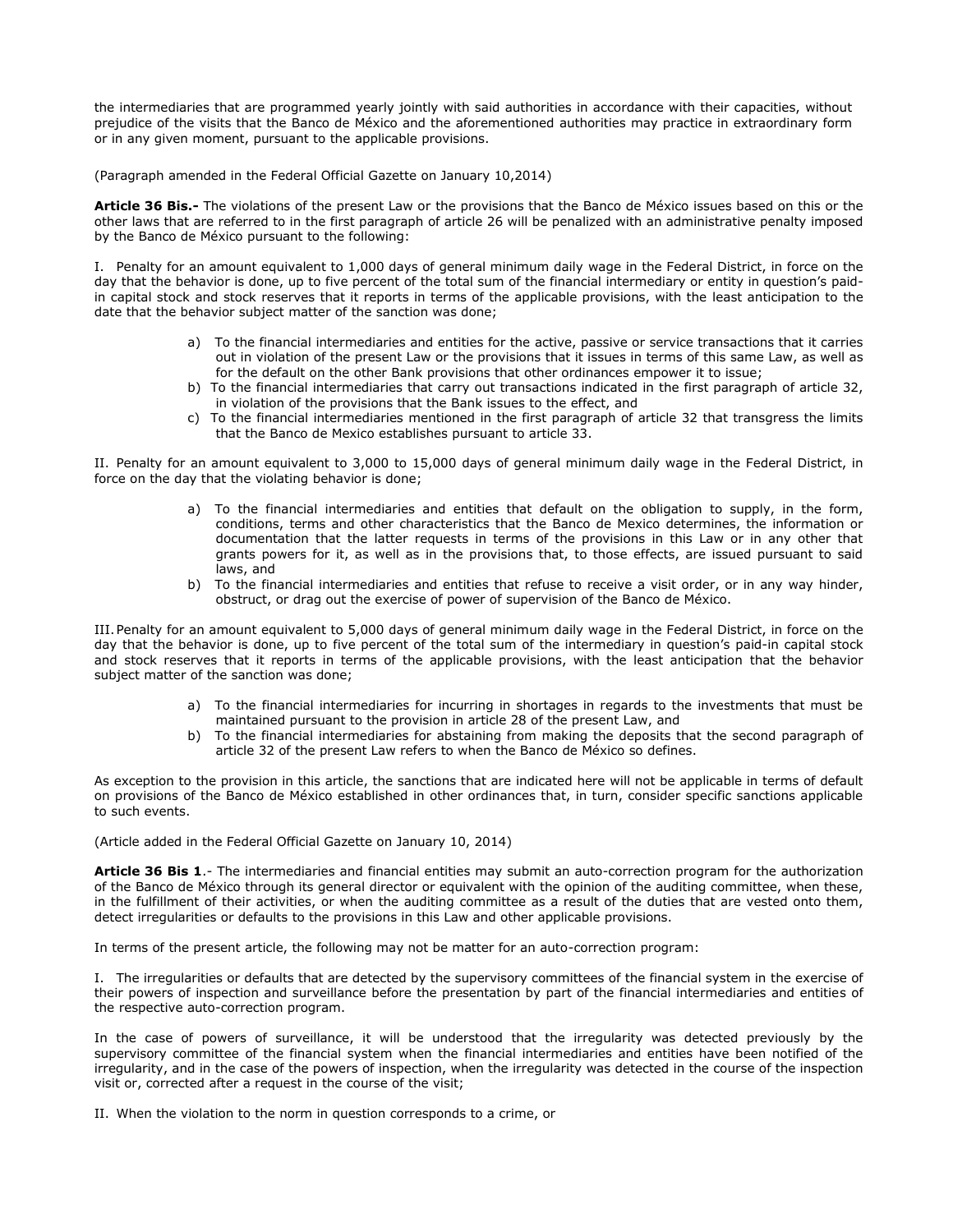III.When it is the case of any violations that the Banco de México, the laws or the applicable provisions consider serious.

(Article amended in the Federal Official Gazette on January 10, 2014)

**Article 36 Bis 2.-** The auto-correction programs that the foregoing article refers to will be subject to the provisions of general nature that are issued by the Banco de México. Additionally, they must be signed by the chair of the auditing committee of financial intermediaries and entities and be presented to the managing board or equivalent body in the session immediately following the authorization request presented to the Banco de México. Equally, they must include the irregularities or defaults committed and the provisions that were considered violated; the circumstances that originated the irregularity or defaults committed, and the actions adopted or that are intended to be adopted by part of the financial intermediaries and entities to correct the irregularity or defaults that prompted the program.

In case the financial intermediaries and entities request a term to correct the irregularity or defaults committed, the autocorrection program must include a detailed calendar of activities to be carried out to this effect.

If the Banco de México does not order modifications or corrections of the auto-correction program to the financial intermediaries and entities in question within the twenty business days following its presentation, the program shall be held as authorized in all its terms.

When the Banco de México orders modification or corrections to the financial intermediaries and entities with the purpose that the program abides to the contents in the present article and other applicable provisions, these will have a term of five business days counting from the respective notification to correct such deficiencies. Said term may be extended in only one occasion for up to five additional business days with previous authorization by the Banco de México.

In case of not correcting the deficiencies that the previous paragraph refers to, the auto-correction program shall be held as not presented and, consequently, the irregularities and defaults committed may not be the purpose of another autocorrection program.

(Article added in the Federal Official Gazette on January 10,2014)

**Article 36 Bis 3.-** During the validity of the auto-correction programs that the Banco de México authorizes in terms of articles 36 Bis 1 and 36 Bis 2 of this ordinance, it will abstain from imposing the sanctions established in this Law or in the provisions it issues on the financial intermediaries and entities for the irregularities or defaults whose correction are included in said programs. Furthermore, during such period, the term of expiration to impose the sanctions will be interrupted, this term being renewed until it is determined that the irregularities or defaults purpose of the autocorrection program were not corrected.

The auditing committee of financial intermediaries and entities will be obligated to provide follow-up to the instrumentation of the authorized auto-correction program and inform of its progress, so much to the managing board and the general director or the equivalent bodies or people, as well as to the Banco de México in the form and terms that the latter establishes in the provisions of general nature that article 36 Bis 2 of this Law refers to. The foregoing, independent of the power of the Banco de México to supervise, in any given moment, the degree of progress and compliance with the auto-correction program.

If as a result of the reports from the auditing committee or of the tasks of inspections and surveillance of the Banco de México, the latter determines that the irregularities or defaults that are purpose of the auto-correction program were not corrected in the established term, it will impose the corresponding sanction, increasing the amount of this sanction by up to forty percent with this amount being updatable in terms of the applicable fiscal provisions.

The provisions in this article will be applicable to the Financial Entities and Clearing Houses that the Financial Services Transparency and Regulation Law refers to.

(Article added in the Federal Official Gazette on January 10,2014)

**ARTICLE 37**.- Banco de México can suspend all or some of its transactions with the financial intermediaries who infringe this Law or the regulations resulting thereof.

### **Chapter VI**

### **Governance and Supervision**

**ARTICLE 38.-** The performance of the functions and the administration of the Banco de México shall be entrusted to a Board of Governors and a Governor within their respective scopes of duty.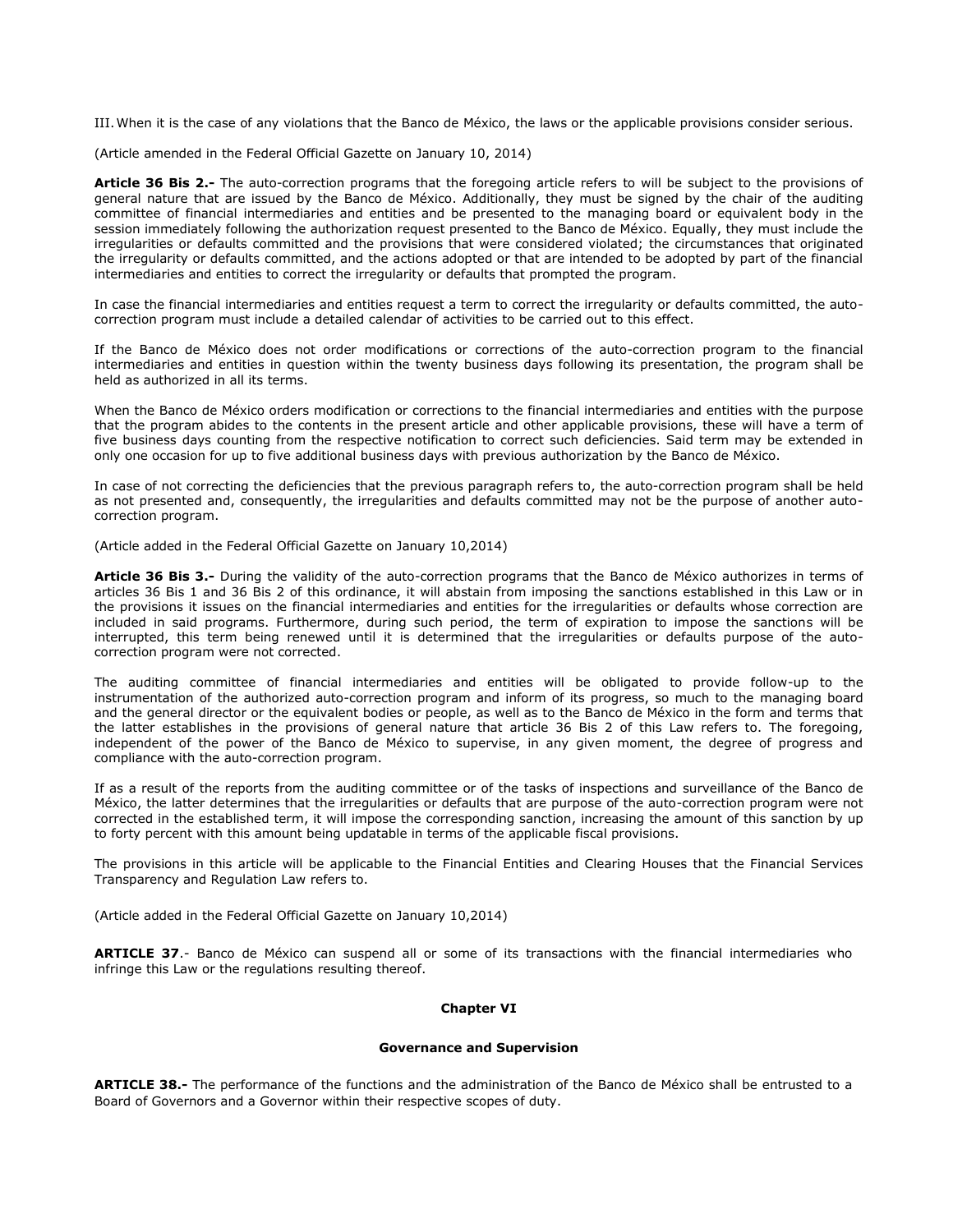The Board of Governors shall be made up of five members, who shall be appointed pursuant to the provisions of Article 28 Paragraph Seven of the Constitution. From among these members, the Federal Executive will appoint the Governor of the Bank, who shall preside over the Board of Governors; the remaining members will be called Deputy Governors.

Public servants that fail to comply with the provisions of this Law may be subject to impeachment, as provided for in Articles 108 and 110 of the Political Constitution of the United Mexican States.

(Paragraph added in the Federal Official Gazette on May 25, 2010)

**ARTICLE 39.-** To be appointed a member of the Board of Governors, candidates must fulfill the following requirements:

I. Be a Mexican citizen by birth and not acquire any other nationality, with full capacity to exercise his or her political and civil rights and not older than sixty-five years old as of the starting date of his or her term in office; (Modified in the Federal Official Gazette on January 23, 1998).

II. Be of renowned competence in monetary matters, and have held high-ranking positions within the Mexican financial system or in agencies or institutions with functions of authority on financial matters for at least five years.

The provisions of the previous paragraph need not be observed for the appointments of two of the five members of the Board; nonetheless, the candidates must in all cases be distinguished professionals in economic, financial or legal matters. Neither of these two members may be appointed Governor before having completed three years in his or her position, and

III.Not have been convicted for willful crimes; disbarred from trade, or from holding posts, positions or commissions within the public service or the Mexican financial system; nor have been previously dismissed as member of the Board of Governors, except if such dismissal was the result of a physical ailment already overcame.

**ARTICLE 40.-** The Governor will be appointed for a term of six years and Deputy Governor for eight years. The term of the Governor will start on the first of January of the fourth year of the President of the Republic's term. The terms of the Deputy Governors will last each two years and shall begin on the first of January of the first, third and fifth year of the President's term respectively. The individuals occupying these posts may be appointed members of the Board of Governors for more than one term.

**ARTICLE 41.-** Vacancies in any post of Deputy Governor will be covered by the new member appointed to the Board of Governors. Should the vacancy be for the post of Governor, the Federal Executive may appoint one of the Deputy Governors already on duty to fill said vacancy, or appoint a new member of the Board of Governors and after the Board has been integrated, designate the Governor from among its five members. Before the new Governor is appointed, the Deputy Governor with more seniority will be the Interim Governor of the Bank and will preside over the Board of Governors. Should there be two or more Deputy Governors with the same seniority in the post, the Board of Governors will elect the Interim Governor from among them.

Members of the Board filling vacancies produced before the termination of ordinary terms will be appointed only for the time remaining until the conclusion of the term of the member being replaced. If upon termination of the Governor's term, a Deputy Governor on duty is appointed to the post of Governor, said appointment will be for six years independent of the time the appointee had been Deputy Governor.

**ARTICLE 42**.- The Governor and Deputy Governors must abstain from participating in the activities of political parties as Bank representatives.

**ARTICLE 43**.- Members of the Board of Governors may be removed from their posts as a result of:

I. Mental disability, as well as physical disability preventing the adequate fulfillment of their functions for more than six months;

II. Performing any job, position or commission other than those provided for in Article 28 Paragraph Seven of the Constitution;

III. Stop being a Mexican citizen or fulfilling any of the requirements set forth under Article 39 Section III;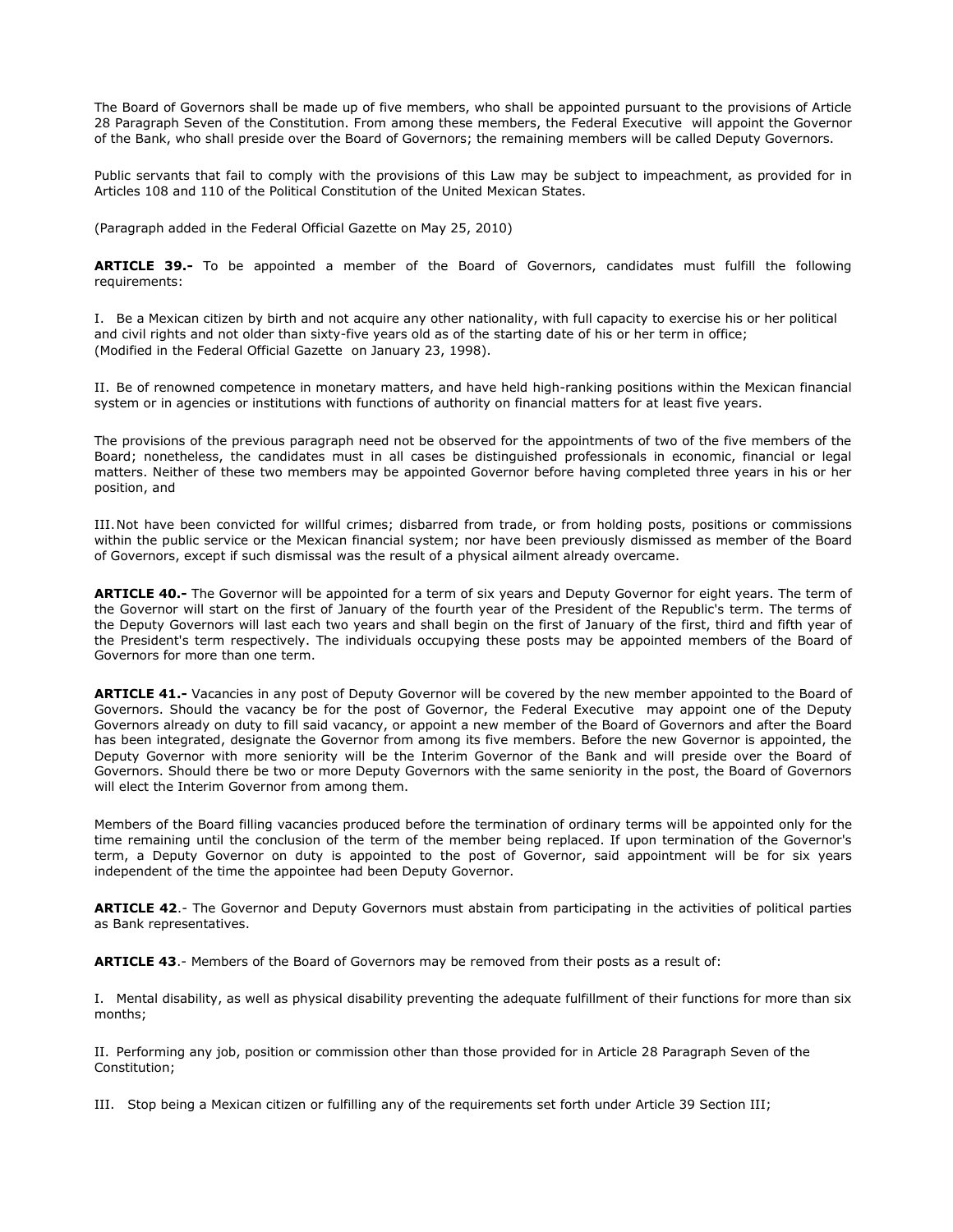IV. Failure to observe the agreements of the Board of Governors or deliberately acting in excess or in default of his/her duties;

V. Using the confidential information available to him/her as a result of his/her position in his/her own benefit or that of third parties, or disclosing said information without the consent of the Board of Governors;

VI. Knowingly submitting false information for the consideration of the Board of Governors, and

VII. Leaving his/her post without authorization from the Board of Governors or without justified motive, baring force majeure. The Board of Governors cannot authorize leave of absence for more than six months.

The Governor may also be removed for not observing the agreements sanctioned by the Exchange Commission.

**ARTICLE 44.-** The Board of Governors is entitled to determine whether the conditions for removal mentioned in the previous article have been met upon request by the President of the Republic or by at least two members of the Board. The opinion will be obtained by a majority of votes from the members of the Board of Governors and after having granted him/her the right to a hearing, without his/her participation in the vote.

The aforementioned opinion, including the documentary evidence supporting it and the written argumentation the affected party may have presented in its own defense, shall be sent to the Federal Executive. The Federal Executive shall in turn send it, together with the aforementioned documentation and his/her considerations on the admissibility or inadmissibility of the removal, to the Senate or, should the latter not be in session, to the Permanent Commission, for a final resolution.

**ARTICLE 45**.- The Board of Governors may be summoned to meetings by the Governor or by at least two Deputy Governors. At least three Board members must be present at any meeting of the Board. Should the Governor not be present at a meeting, the session will be presided over by the member appointed by the Governor for that purpose or, if no member was appointed for the task, by the corresponding Deputy Governor as per the procedure set forth under Article 41 Paragraph One.

For resolutions to stand, they must be approved by the majority vote of those members present, except in the case described in Article 44 first paragraph. The member presiding over the session shall have the decisive vote in case of a tie.

The Secretary and Undersecretary of Finance and Public Credit may attend the Board of Governor's meetings with voice but without vote for which purpose they shall be previously called and informed of the corresponding agenda. These officials may call a Board of Governors meeting and suggest issues to be addressed during the meeting.

The Board of Governors may call for the presence of Bank officials at its meetings so that they may directly furnish the information requested from them.

Individuals attending the meetings must maintain the confidentiality of the issues addressed therein, excluding any information to be disclosed upon prior authorization by the Board of Governors.

**ARTICLE 46.-** The Board of Governors shall be empowered to:

I. Determine the characteristics of banknotes in accordance with provisions set forth under Article 5, and propose the metallic composition of coins for the consideration of the Ministry of Finance and Public Credit pursuant to the Monetary Act of the United Mexican States (*Ley Monetaria de los Estados Unidos Mexicanos*);

II. Authorize orders to mint coins and manufacture bank notes;

III. Decide on the demonetization of banknotes and on the procedures to destroy and render currency useless;

IV. Decide on the granting of the Bank's credit to the Federal Government;

Establish the Bank's operational policies and quidelines and determine the characteristics of transactions and those transactions which, owing to their importance, must be submitted each time to the Board's approval prior to their execution;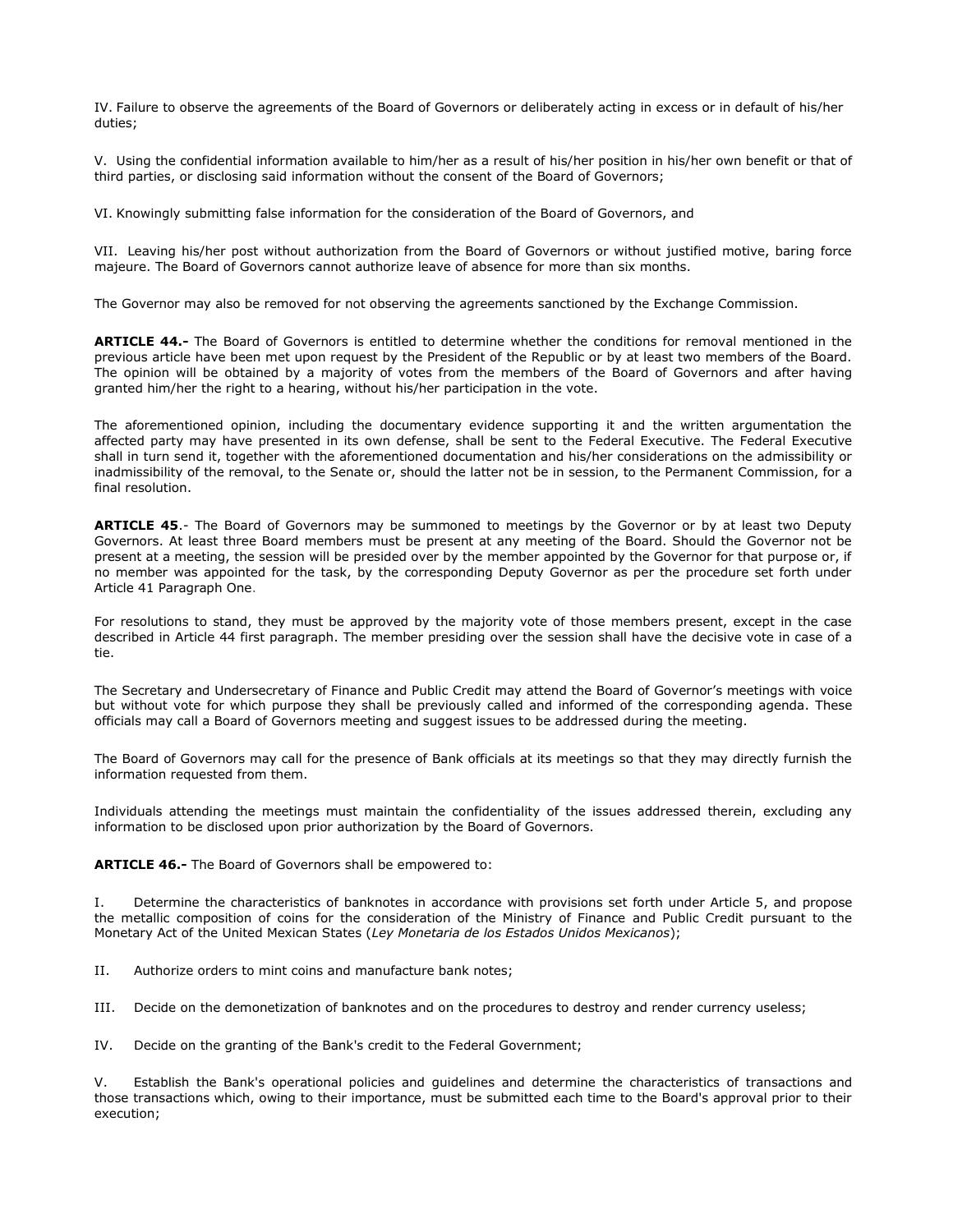VI. Authorize the issuance of monetary regulation bonds and set the characteristics thereof;

VII. Determine the characteristics of securities payable by the Federal Government and issued by the Bank pursuant to Article 12 Section IV second Paragraph Two, as well as the conditions of placement of such securities and of those other securities referred to in said Paragraph;

VIII. Establish the policies and guidelines according to which the regulations set forth under Chapter V should be issued, without affecting the powers of the Exchange Commission as set forth in Article 22;

IX. Authorize the statements and reports issued by the Bank and by the members of the Board of Governors on the policies and activities of the Bank;

X. Authorize the financial statements corresponding to each fiscal year as well as the consolidated monthly statements of account;

XI. Issue the general rules and guidelines for the preparation and execution of the Bank's current expenditure and physical investment budget, as well as authorize said budget and any modification thereto that may be required throughout the financial year. The Board of Governors shall do the above in observance of the principle that the evolution of said budget remain consistent with that of the Federal Expenditure Budget;

XII. Issue, subject to the general guidelines set forth in Article 134 of the Constitution, the rules according to which the Bank shall contract the purchases and sales of personal property, the leasing of all types of assets, the execution of real estate projects, and the procurement of all types of services;

XIII. Decide on the purchase and sale of stocks or shares by the Bank, of companies that provide it services;

XIV. Authorize the purchase and sale of real estate property;

XV. Decide on the provisioning of the reserves referred to in Article 53;

XVI. Approve the Bank's Internal Regulations, which shall be published in the Federal Official Gazette;

XVII. Approve the General Labor Conditions that shall govern the relations between the Bank and its personnel and the Bank's wage scales. Wages earned by the Bank's officials and employees shall not exceed those earned by members of the Board of Governors, except in those cases in which a higher remuneration is required due to market conditions for a given professional specialty;

XVIII. Appoint and remove the secretary of the Board of Governors and his/her alternate, both of whom shall be Bank officials;

XIX. Appoint and remove officials holding the three top hierarchical ranks of the Bank's personnel;

XX. Approve policies to cancel, either totally or partially, third parties debts payable to the Bank when it is evident that the collection of these debts will be impractical or uneconomical for the Institution, and

XXI. Decide on issues submitted by the Governor for the consideration of the Board.

**ARTICLE 47.-** The Governor of Banco de México shall:

I. Be in charge of the Bank's management, its legal representation and the fulfillment of the Bank's duties, without affecting the powers granted to the Board of Governors by this Law;

II. Carry out the resolutions adopted by the Board of Governors and by the Exchange Commission;

III. Submit the statements and reports issued by the Bank and referred to in Article 46 Section IX, and the documents referred to in Article 46 Sections X, XI, XII, XVI and XVII, for the consideration and, if applicable, for the approval of the Board of Governors;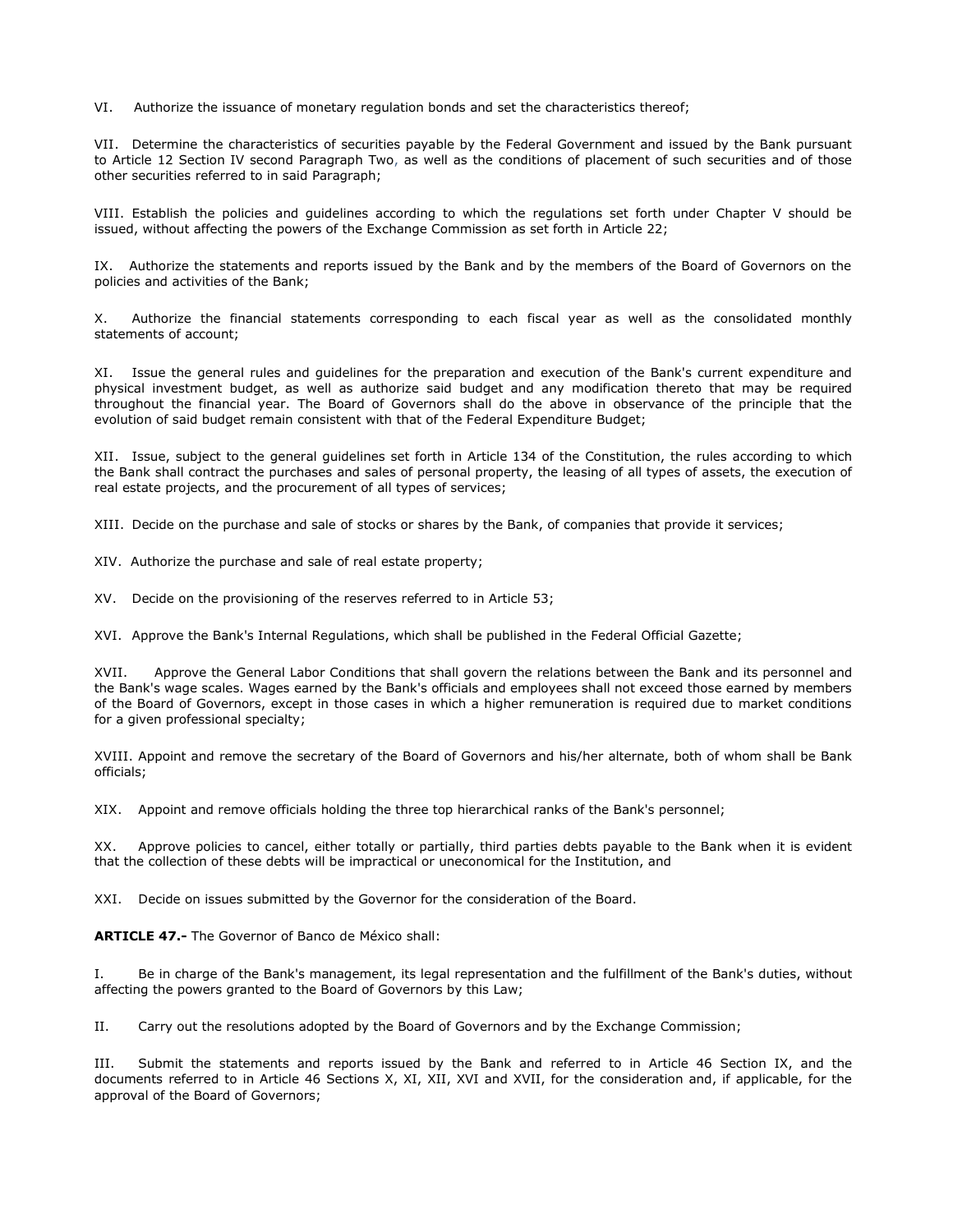- IV. Act on behalf of the Bank as its legal representative and trust officer;
- V. Be the liaison between the Bank and the Federal Public Administration;
- VI. Be the spokesman of the Bank, and be able to delegate this power onto the Deputy Governors;
- VII. Set up regional councils;
- VIII. Decide on the establishment, moving and shutting down of the Bank's branch offices;
- IX. Appoint the Deputy Governors who shall perform duties or commissions in representation of the Bank;
- X. Appoint and remove the Bank's legal representatives and trust officers;
- XI. Appoint and remove the personnel of the Bank, except for those officials referred to in Article 46 Section XIX;

(Subsection amended in the Federal Official Gazette on May 25, 2010)

Establish the wages for the Bank's employees according to the wage scales authorized by the Board of Governors and authorize the programs for personnel training, and

(Subsection amended in the Federal Official Gazette on May 25, 2010)

XIII. Appear each year before committees of the Senate of the Republic, during the second ordinary period of sessions, to render a report on the fulfillment of its mandate.

(Subsection amended in the Federal Official Gazette on May 25, 2010)

**ARTICLE 48**.-The regional councils established in section VII of article 47 will only have the duties to consult, obtain, and disseminate general information of economic and, particularly, financial nature.

**ARTICLE 49**.- The remuneration of the Governor of the Bank, as well as those of the Deputy Governors, will be determined by a committee made up of the Chairman of the National Banking Commission and two individuals appointed by the Secretary of Finance and Public Credit. The appointments of these individuals should not represent conflict of interest and they should be renowned for their experience in the labor market pertinent to public and private credit institutions as well as to the corresponding regulatory authority agencies.

The committee shall meet at least once per year and shall make its resolutions by majority vote of its members, who shall have no alternates. In making its resolutions, the committee shall consider the current remunerations in the Bank and the evolution of remunerations in the country's financial system. The criterion guiding the committee's resolutions shall be that, in light of conditions in the aforementioned labor market, the Board of Governors ought to be made up of suitable members and the Bank ought to be able to hire and retain duly qualified employees.

**ARTICLE 50.-** The Secretary of Finance and Public Credit will request an accountants collegiate organization or institute widely representative of said profession to submit the name of three prestigious accounting firms, from which the Secretary, with the approval of the Federal Superior Audit's Surveillance Commission (*Comisión de Vigilancia de la Auditoría Superior de la Federación*), shall designate the external auditor of the Bank and hire its services on behalf of the Bank. The external auditor may not be hired for periods beyond five years.

(Paragraph amended in the Federal Official Gazette on April 9, 2012)

The auditor shall be fully empowered to examine and express his/her opinion on the Bank's financial statements and to review the Bank's accounting and all related documentation. The auditor shall send copies of the reviews submitted to the Board of Governors and a report on the execution of the Bank's current expenditure and physical investment budget to the Federal Executive and to the Congress of the Union.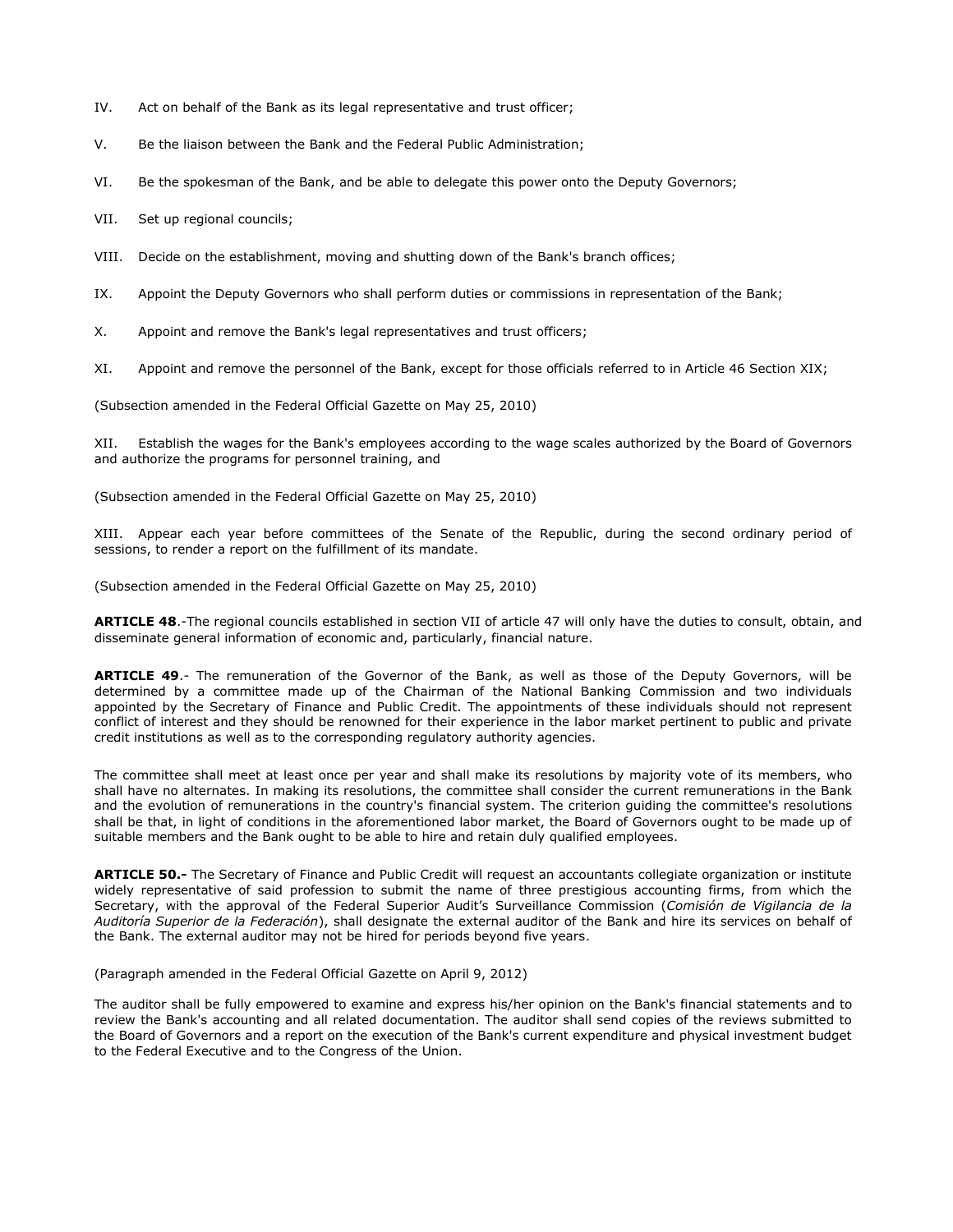### **Chapter VII**

### **General Provisions**

**ARTICLE 51.-** The Bank shall send the following to the Federal Executive and to the Congress of the Union, and during the recesses of the latter, to its Permanent Commission:

I. In January of each year, a presentation of the monetary policy to be followed by the Bank during the respective year, as well as a report on the Bank's current expenditure and physical investment budget for the year; and

II. No later than forty-five business days after the closing of each trimester, a report about the inflation, the economic evolution, and the behavior of the economic indicators of the country in said trimester, as well as the execution of the monetary policies of the trimester in question and, in general, the Bank's activities during said period in the context of the international and national economic condition.

Additionally, the Bank shall send a yearly report to the Congress of the Union regarding the exercise of the duties and powers that the Financial Services Transparency and Regulation Law vests onto it.

(Article amended in the Federal Official Gazette on May 25, 2010 and January 10, 2014.)

**ARTICLE 52.-** Any of the two Chambers of the Congress of the Union may summon the Governor of the Bank to report on the Bank's policies and activities.

**ARTICLE 53**.- Banco de México shall preserve the real value of the sum of its equity plus reserves whenever possible and increase said value in accordance with the actual increments in the gross domestic product. Banco de México may provision reserves in addition to those set forth in this article only when the additional reserves result from the reevaluation of the Bank's assets or when the Bank and the Ministry of Finance and Public Credit so agree.

**ARTICLE 54.-** The financial year of the Bank will begin on January first and will end on December thirty-first of every year, the Institution will be obligated to publish the end of year general balance, as well as an account statement consolidated the last day of every month.

**ARTICLE 55.-** The Bank shall be a non-profit institution and shall hand over to the Federal Government the full amount of its operating surplus after having provisioned the reserves set forth in this Law, provided this does not imply reductions in the reserves resulting from the reevaluation of assets. The handing over shall take place no later than April of the financial year following that to which the surplus corresponds.

**ARTICLE 56**.- The banknotes and metallic coins put into circulation by Banco de México shall be registered, at their face value, as liabilities in the Bank's balance sheet. For as long as the aforementioned currency is not put into circulation, it shall be registered in the Bank's assets at its manufacturing cost or purchase value, as the case may be; the corresponding entries shall be adjusted in accordance with changes in the replacement cost of said currency. Upon having been put into circulation for the first time, banknotes and metallic coins shall be written-off from the Bank's assets and charged to the profit and loss account. The Bank shall register the amounts earned from the sale of the metal obtained from coins withdrawn from circulation in its assets, and credit said amounts to the profit and loss account.

Coins referred to in Article 2 Paragraph C of the Monetary Act of the United Mexican States which are not intended as general means of payment, and those referred to in Article 2 Bis of said Law, will be registered as per the terms agreed upon by the Board of Governors.

**ARTICLE 57.-** Transactions set forth under Article 46 Section XII shall be carried out through public bidding, excluding the following:

- I. Purchases of foods or other perishables;
- II. When less than three suitable suppliers or bidders can be found;
- III. When a contract is terminated in advance or rescinded;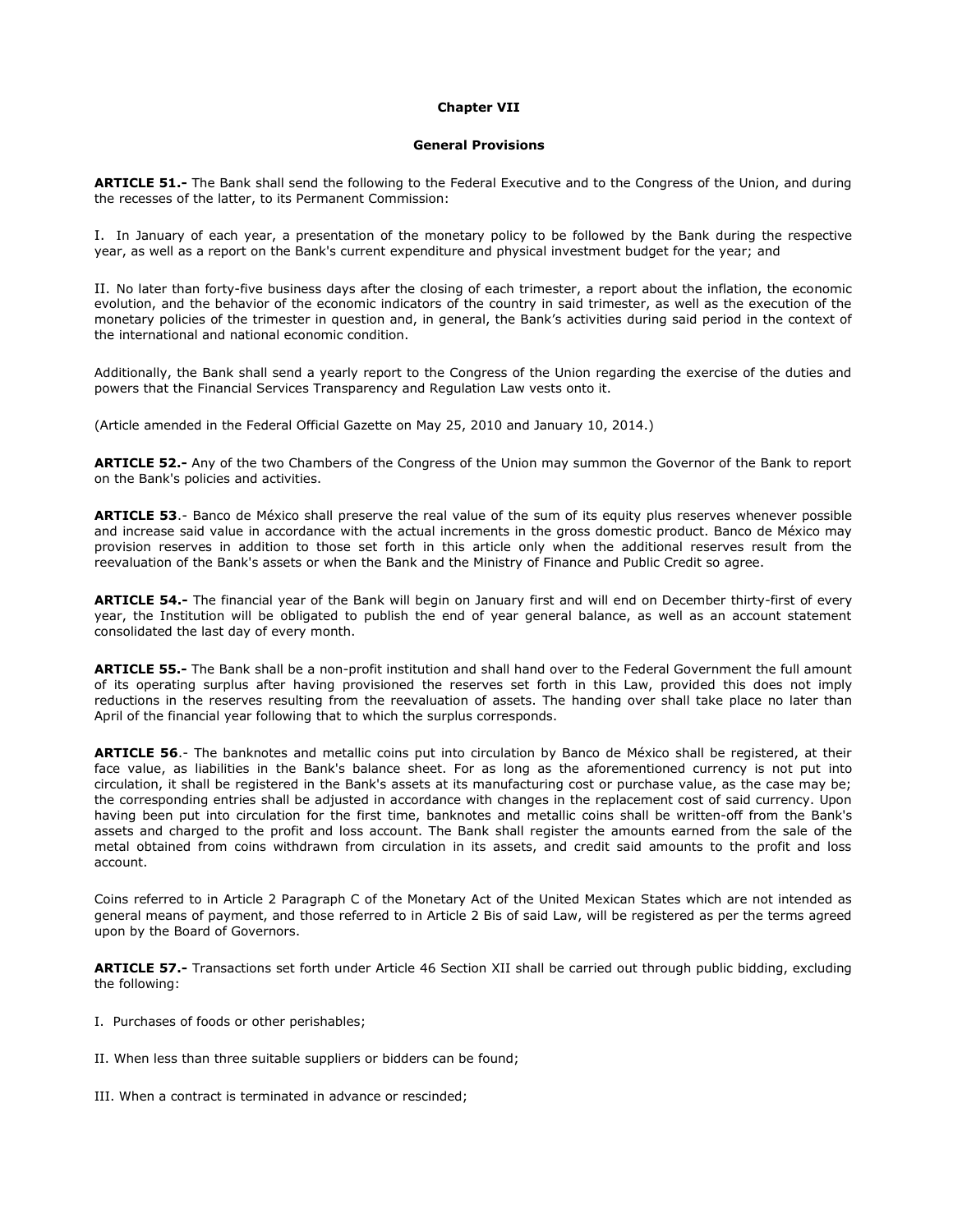IV. When the amount of the contract does not exceed the equivalent of:

a) Sixty times the general minimum wage per day in force in the Federal District elevated to the year, for the purchase, leasing and provision of services related to personal property;

b) Ninety times the general minimum wage per day in force in the Federal District elevated to the year, for real estate projects, and

c) Ten times the general minimum wage per day in force in the Federal District elevated to the year, for sale of personal property, as per appraisal carried out by a legally qualified person;

V. In the event of acts of God or force majeure;

VI. When conservation, maintenance, restoration, repair and demolition projects or services are required and it is impossible to precisely determine the scope, establish the list of items and amounts of work necessary, the specifications, or work schedule thereof;

VII. In the case of purchase or sale of real estate, as well as services related to real estate projects;

VIII. In the event of circumstances that may cause serious disruptions, loses or significant additional costs for the Bank;

IX. When, after having carried out two public biddings, the relevant contract cannot be awarded, or

X. In the case of purchase of materials required by the Bank to manufacture banknotes or procured for the minting of metallic coins.

**ARTICLE 58.-** The provisions relative to the bank and trustee secrets will be applicable to the Banco de México, the members of the Board of Governors, as well as to the bank officials and employees.

**ARTICLE 59.-** The following shall be non-union employees of Banco de México:

I. Officials with rank of Assistant Managers or above, employees with positions of ranking equivalent to that of those previously mentioned and employees personally and directly assigned to the Board of Governors and to the members thereof; advisors and secretarial personnel assigned to the aforementioned officials; heads of office or division; security personnel; pilots, copilots and flight engineers; technical personnel assigned to the foreign exchange, metals, investments, securities, and computer science services departments; operators and coders of telecommunication devices through which written documents are transmitted, as well as technical personnel handling confidential information, and

II. Personnel referred to in the Law to Implement Section XIII (Bis), Part B of Article 123, of the Mexican Constitution, who are not included in the above paragraph.

The Governor and the Deputy Governors of the Bank shall not be considered as part of the Bank's personnel.

**ARTICLE 60**.- Officials with rank of Assistant Manager or above and employees with positions of equivalent ranking may not hold any post, position or commission in the Federal Public Administration, excluding those in which they may act in representation of the Bank, or at educational, scientific, cultural or charitable organizations.

**ARTICLE 61.-** The Federal Law of Liabilities of Public Officers shall apply to members of the Board of Governors and to the Bank's personnel, subject to the following:

I. The application of the aforementioned Law and the strict enforcement thereof, excluding instances of Political Trial to which members of the Board of Governors may be subject, shall be the concern of a Liabilities Committee, which shall be made up by the member of the Board of Governors appointed by the Board and by the heads of the Bank's legal and comptroller departments.

The Board of Governors shall determine the accountability regarding violations perpetrated by members of the Board of Governors or by officials holding any of the three highest-ranking positions, and shall impose the corresponding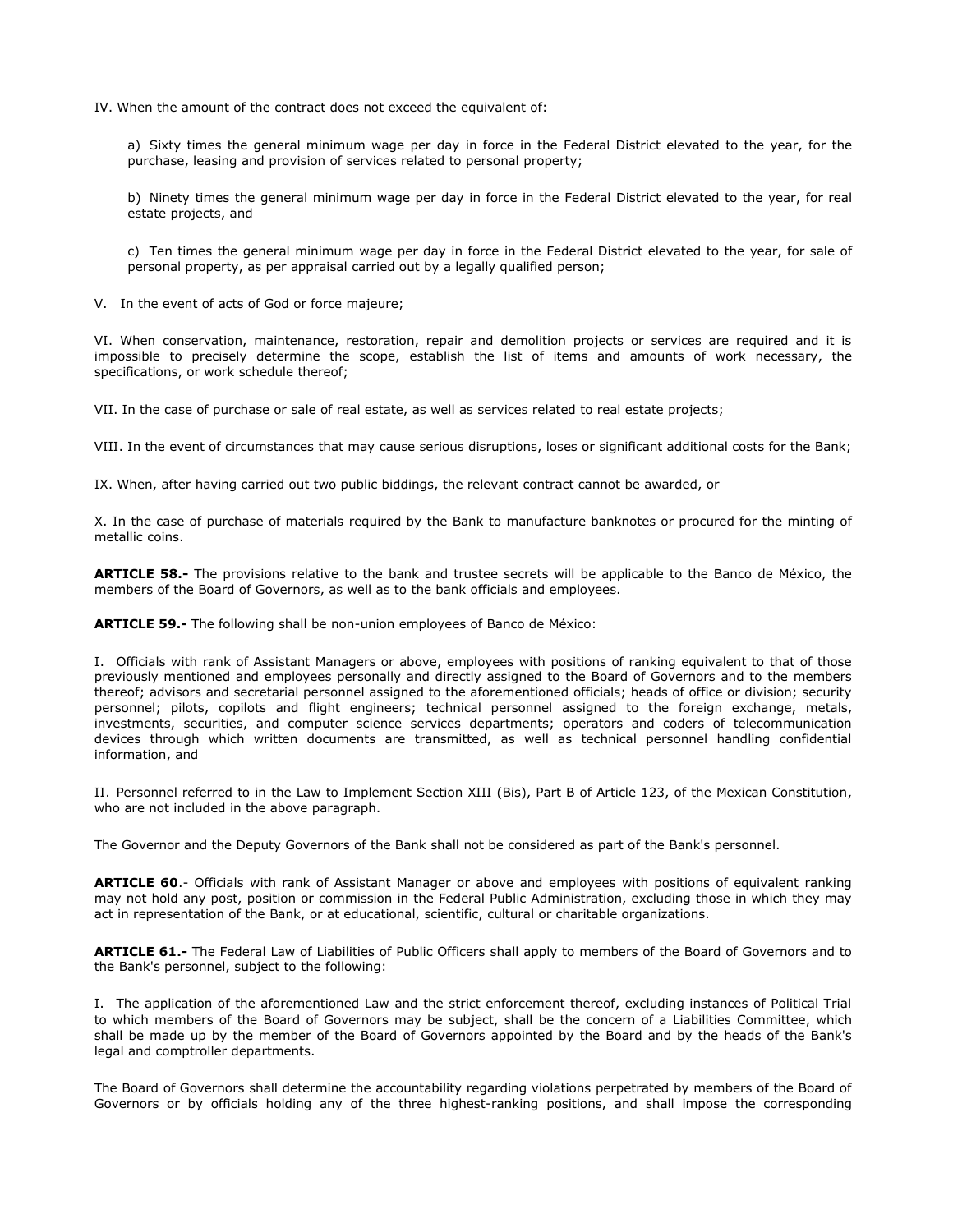sanction. For this purpose, the Liabilities Committee shall submit the relevant file to the Board of Governors, and

II. Members of the Board of Governors, officials holding posts of Assistant Manager or above, and the personnel indicated in the Bank's Internal Regulations due to the nature of their duties, shall submit a statement of economic condition. This statement shall be submitted to the Bank's comptrollership, which shall keep record and follow up on the evolution of the mentioned economic condition, and inform the Liabilities Committee or the Board of Governors, as the case may be, of any observations that may result from such follow up.

No means of defense shall proceed before the Federal Court of Tax and Administrative Justice in regards to the resolutions set forth in this article.

(Paragraph amended in the Federal Official Gazette on December 12, 2000)

**ARTICLE 62.-** Banco de México shall be entitled to:

I. In collaboration with other competent authorities, prepare, collect and publish economic and financial statistics, operate information systems based thereon and collect the data necessary for such purposes;

II Carry out, directly or through third parties, the marketing of commemorative coins, and of bank notes and metallic coins with special packaging or finish;

III.Use the resources at its disposal to manufacture goods and provide services to third parties, provided that this does not hamper the proper accomplishment of its duties, and

IV. Purchase or lease the real estate property and contract the building contractors and services necessary or suitable for its proper operation and functioning, and sell the personal property that may become useless for such purposes.

**ARTICLE 63.-** Banco de México is forbidden to:

I. Grant collateral;

II. Purchase or lease real estate not required to perform its duties. Should the Bank find it necessary to receive real estate or rights over real estate in payment for credits granted, or when some of its real estate properties become nonessential for the execution of its duties, the Bank must sell said properties or rights within the term of three years, and

III. Purchase ownership interests in the capital of companies, excluding those providing the required or appropriate services for the performance of the Bank's functions.

Prohibitions or limitations hereunder shall not apply when the Bank acts in compliance with its labor obligations, or in compliance with obligations undertaken with the members of the Board of Governors in compensation for services provided. In these cases, the Bank may carry out the transactions and provision the reserves necessary or suitable for the fulfillment of said obligations.

**ARTICLE 64.-** The motion for reconsideration will proceed against the sanctions established in the present Law, which must be filed before the administrative unit that is determined in the Banco de México Internal Regulations within fifteen business days following the date of notification of such resolutions.

(Paragraph amended in the Federal Official Gazette on January 10, 2014)

The purpose of said motion shall be to revoke, modify or uphold the resolution being appealed. The petition's written request shall include the appellant's name and address, the resolution being appealed and the grievances claimed, backed by the necessary pieces of evidence and proof of the appellant's identity.

The motion's notifications, process and resolution shall be additionally bound by provisions in Articles 130, 132, 134, 135, 136 Paragraph Three, 137, 139 and 140 of the Federal Tax Code, as well as by the statutory laws applicable to these provisions.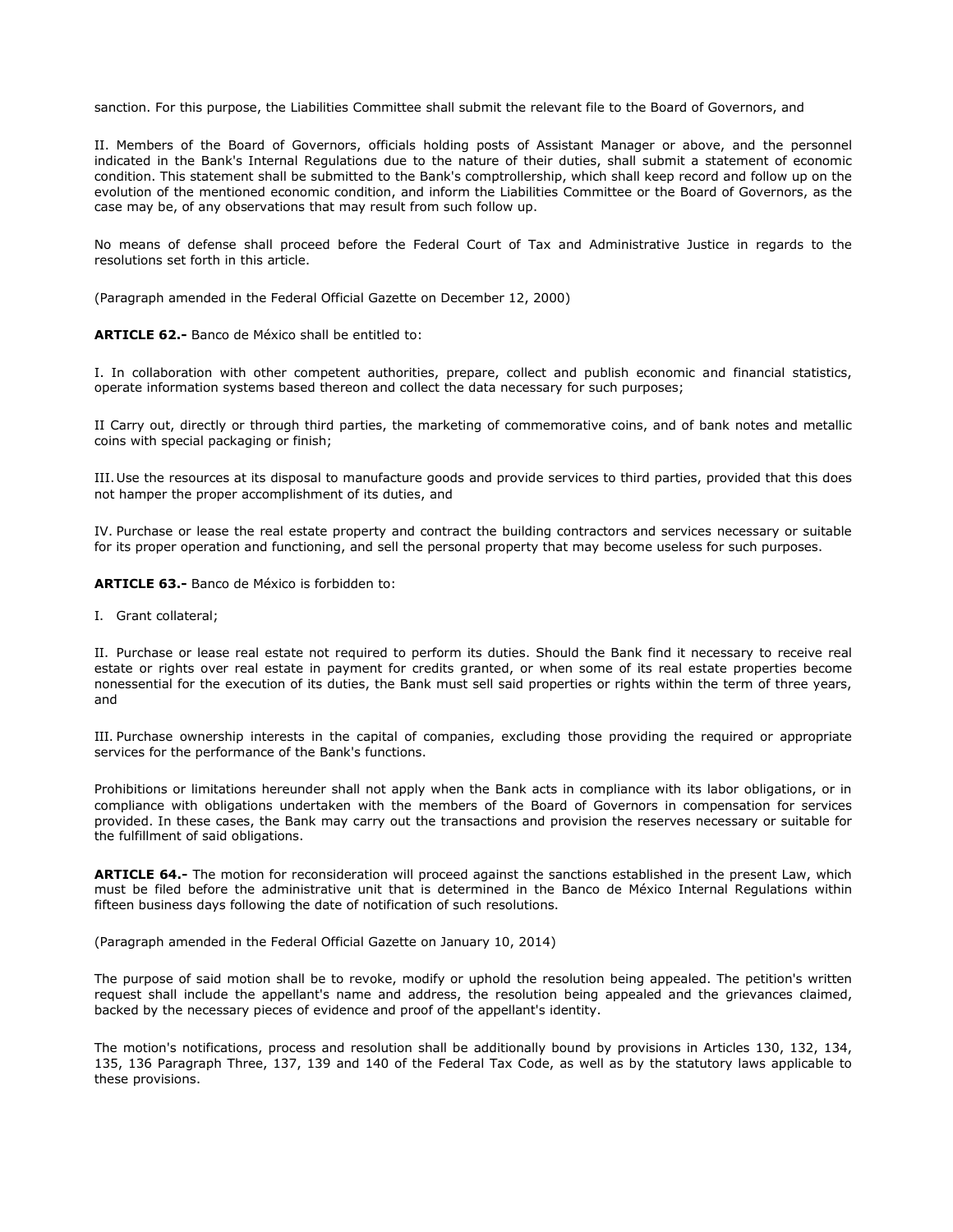**ARTICLE 65.-** The motion for reconsideration shall be resolved within twenty business days from the date of their filing; otherwise, the ruling being appealed shall be considered upheld. The motion will have to be exhausted before resorting to amparo proceedings.

When the aforementioned document does not indicate the grievances or act appealed, it shall be denied due to inadmissibility. Should any evidence be omitted, it shall be considered as not submitted.

The resolution of the motion shall include the settling of the appealed act, the legal foundation thereof and the resolution points.

No means of defense shall proceed before the Federal Court of Tax and Administrative Justice against the resolution provided for in this article.

(Paragraph amended in the Federal Official Gazette on December 31, 2000)

**ARTICLE 66.-** The resolutions provided for in Article 64 Paragraph One shall be carried out:

I. When no motion for reconsideration is filed within the term provided for in Article 64;

II. If the affected party does not substantiate having filed an amparo against said resolution within twenty business days following the date on which it was notified of the corresponding resolution.

III. If the aforementioned amparo claim results in a denial of the suspension of the appealed act, or

IV. If the suspension is granted as a result of the amparo claim, until the issuance of final judgement against the plaintiff in the amparo suit.

**ARTICLE 67**.- The penalties that the Banco de México imposes must be paid within fifteen business days following its notification. When the penalties are not paid in the term indicated in this paragraph, the amount will be updated from the month in which it should have been paid until the same is carried out, in the same terms that the Federal Tax Code establishes.

In case the financial intermediaries and entities pay the penalties imposed by the Banco de México within the fifteen business days indicated in the previous paragraph, a discount of twenty percent will be applied to the amount, provided that no means of defense was filed against said penalty.

The administrative enforcement proceeding for the collection of penalties not paid to Banco de México in a timely manner shall be carried out by the Ministry of Finance and Public Credit or by the Bank itself through the administrative department indicated in its Internal Regulations.

The unit indicated in the previous paragraph shall apply the provisions established in the Federal Tax Code for the administrative enforcement proceeding. The offices that should hear and resolve the motions established in the cited Code relative to this procedure will be indicated in the mentioned Internal Regulations.

If the Central Bank holds an account for the transgressor, it will not be necessary to apply the administrative enforcement proceeding due to the penalty being effective by charging the amount to said account.

(Article amended in the Federal Official Gazette on January 10, 2014)

**ARTICLE 68**.- The Bank's transactions will subject in addition to this Law and in the following order to the Credit Institutions Law, the commercial legislation, the generally accepted banking and commercial practices, the Civil Code for the Federal District in local matters and applicable to the Mexican Republic in Federal matters.

### **TRANSITORY ARTICLES**

**FIRST**.- This Law shall become effective as of the first of April, 1994, excluding Paragraph Two of this article and Transitory Articles 3 and 13, which shall become effective as of the day following the publication of this Law in the **Federal Official Gazette.**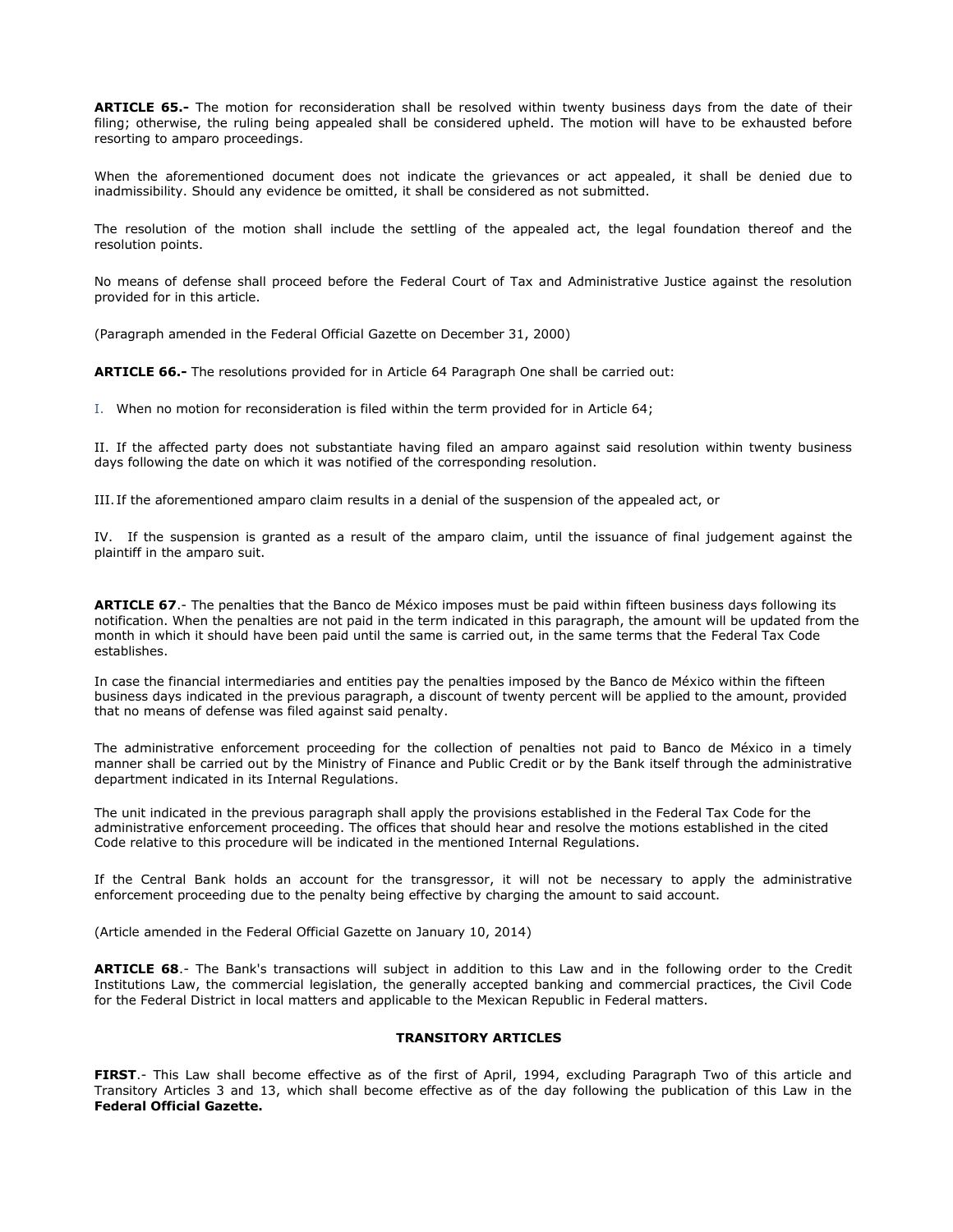The first set of members of the Board of Governors shall be appointed pursuant to the provisions of this Law, and shall be appointed before the thirty-first of March, 1994.

**SECOND**.- The office term of the first Governor of the Bank shall conclude on the thirty-first of December, 1997. The terms of the first Deputy Governors shall conclude on the thirty-first of December, 1994, 1996, 1998 and 2000, respectively; the Federal Executive shall indicate which of the above terms corresponds to each Deputy Governor.

**THIRD.-** The remunerations of the Governor and Deputy Governors mentioned in the previous paragraph, for the Bank's first financial year, shall be determined pursuant to Article 49 of this Law prior to the appointment of said members of the Board of Governors.

**FOURTH.-** Instructions from the Federal Treasurer to the Bank, pursuant to Article 12 Section I, need not be transmitted in advance according to the terms set forth in said Section I for a period of three years as of the date on which this Law becomes effective. Within this same period, the Federal Treasurer may continue issuing checks and other documents referred to in Section III of the aforementioned article.

**FIFTH**.- Banco de México, as a decentralized agency of the Federal Government, is hereby transformed into the new legal entity subject to public law provided for in this Law, maintaining the legal ownership of all assets, rights and obligations of which this agency's equity was made up of.

**SIXTH.-** The Banco de México's Internal Regulations shall be issued within six months from the date on which the Board of Governors is legally integrated. Until such Internal Regulations are issued, the Internal Regulations published in the Federal Official Gazette on July 4, 1985, shall remain in force and the legal recourse set forth in Article 64 shall continue to be filed before Banco de México's Legal Division.

References made to the Director General of the Bank either in the Internal Regulations currently in force or in any other legal document shall be interpreted as referring to the Governor of the Bank, within the scope of the authority vested upon him by this Law.

**SEVENTH.-** The powers, mandates, designations of trust officers and, in general, all legal representation and powers granted by Banco de México prior to this Law going into effect shall remain in force until they are explicitly modified or revoked.

**EIGHTH.-** Metallic coins currently in circulation shall become part of the liabilities reported in the Bank's balance sheet as per the provisions of Article 56.

Federal Government funds deposited in the Banco de México derived from the difference between the face value of coins delivered by the Mint to the Bank up to one day prior to this Law entering into force and the costs incurred in the production thereof, shall remain in favor of the Bank.

**NINTH.-** Banco de México may put banknotes into circulation whose date of issuance is prior to the date on which this Law goes into effect at any time.

**TENTH**.- The Bank may continue to act as trustee for the trusts it presently administrates and which are not provided for in Article 7 Section XI, and may receive money bank deposits from such trusts.

Credits granted by Banco de México, prior to this Law going into effect, to the pubic economic development trusts administered by the Bank may continue under their terms until maturity, and may be renewed in one or more instances for a total duration of no longer than twenty years.

(Paragraph amended in the Federal Official Gazette on November 17, 1995)

Regarding trusts other than those referred to in Paragraph Two of this article, the Bank shall be entitled to wave its trustee commission when it so deems appropriate. In these cases, the replacement trustee shall be appointed by the following persons in the order of precedence indicated: the persons so empowered in accordance with the legal act by which the trust is bound; the settlor or settlors; the beneficiary or beneficiaries; or, lacking these, the same Banco de México. While the Bank remains as trustee of these trusts, the Bank may grant them financing of an exceptional nature, in order to prevent possible defaults on their obligations.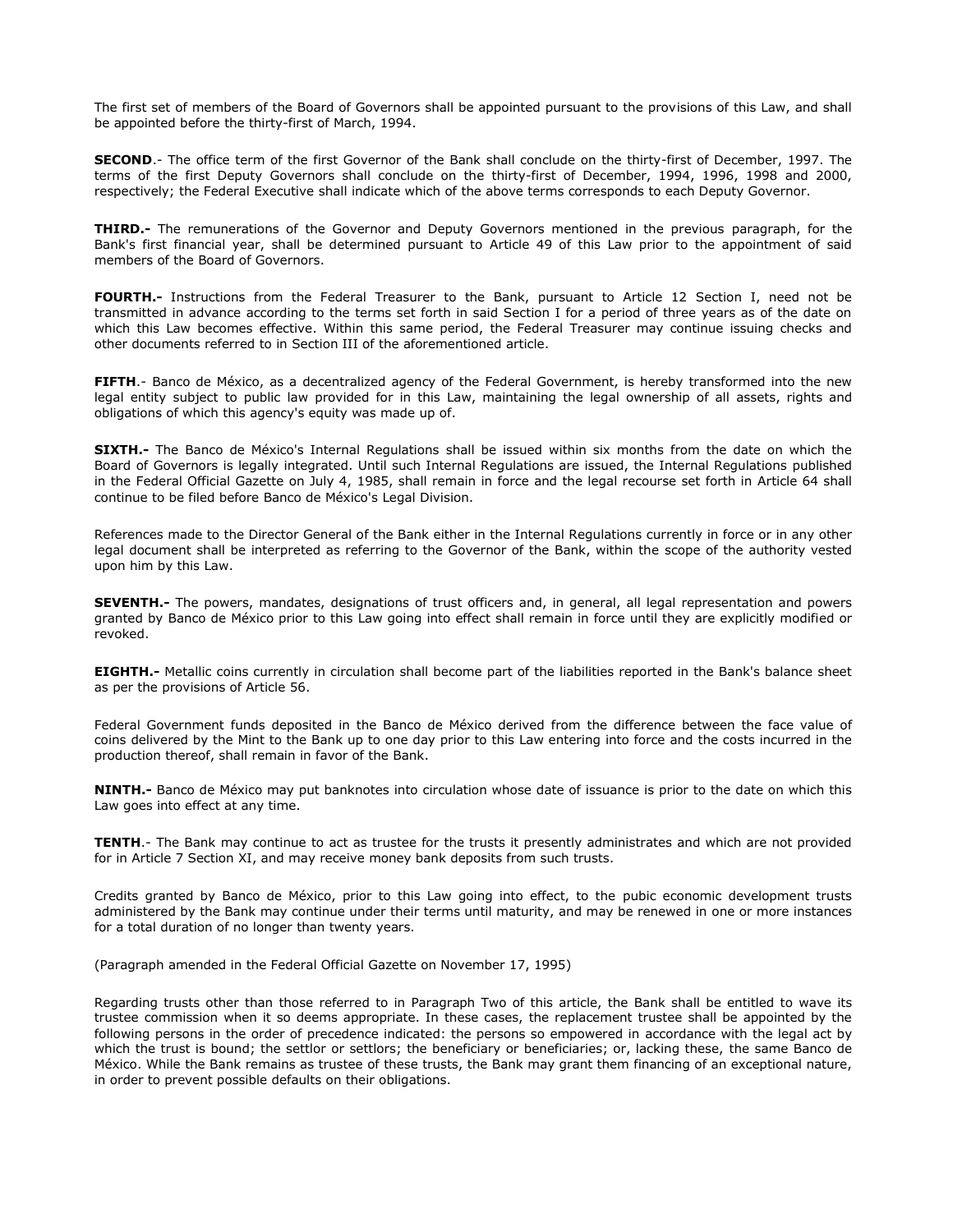**ELEVENTH.-** While Banco de México issues the regulations provided for in this Law, those issued prior to this Law going into effect shall remain in force in their respective matters. The administrative measures taken pursuant to regulations hereby repealed shall remain in force until revoked or modified by competent authorities.

**TWELFTH.-** Financial intermediaries that performed transactions in violation of regulations hereby repealed and prior to this Law going into effect, shall be bound, regarding said transactions, by the regulations applicable at the time those transactions were performed.

**THIRTEENTH.-** The last financial year of Banco de México, as a decentralized agency of the Federal Government, shall begin on January 1, 1994, and end on March 31, 1994. During this period, the Bank shall not be subject to provisions set forth under Article 7 of Banco de México's Organic Law.

The first financial year of Banco de México as legal entity under this Law shall begin on April 1, 1994 and end on December 31, 1994.

The operating surplus of Banco de México, corresponding to the financial year referred to in this article's first paragraph, shall be handed over to the Federal Government no later than April 1995.

**FOURTEENTH.-** Within the month following that in which this Law becomes effective, Banco de México shall send the Federal Executive and the Congress of the Union or, if the case may be, to the latter's Permanent Commission, the documents referred to in Article 51 Section I corresponding to the Bank's first financial year, as well as a report on the evolution of Banco de México's domestic credit and the performance of the Federal Treasury's account that Banco de México manages on behalf of the Federal Government between January and March 1994.

Regarding the Bank's first financial year, the Bank will not be obligated to deliver the report referred to in Article 51 Section II.

**FIFTEENTH.-** As of the date on which this Law becomes effective, and until the total real value of the Bank's capital plus reserves exceeds twenty percent of the sum of banknotes and coins in circulation, plus the Bank's obligations in favor of the financial institutions and the Federal Government, excluding the deposits referred to in Article 9 Section I, the aforementioned total real value shall not be increased according to the expansion of the gross domestic product pursuant to provisions of Article 53. During this length of time, the Federal Government and the Bank may agree on reducing said total real value, provided that these reductions do not imply bringing said value below the equivalent of the aforementioned percentage nor result in monetary expansion.

**SIXTEENTH**.- The deposits referred to in Article 132 of the Credit Instruments and Operations General Law shall be made at *Nacional Financiera, S.N.C.* Deposits received by Banco de México prior to this Law becoming effective shall be maintained and handed over by the Bank pursuant to the applicable regulations.

**SEVENTEENTH.-** References made to Banco de México's Organic Law, or to itself, in laws, regulations, executive orders, administrative resolutions or other legal ordinances shall be interpreted as referring to this Law and to the Institution governed by it.

**EIGHTEENTH**.- Banco de México's Organic Law of December 21, 1984, is hereby repealed.

Article 31 Section IV of the Federal Public Administration Law, Article 13 Paragraphs One and Two of the Monetary Law of the United Mexican States, Article 48, Transitory Paragraphs Two and Twelve of the Credit Institutions Law, Article 24 of the National Savings Council Organic Law (*Ley Orgánica del Patronato del Ahorro Nacional*), and all other provisions opposing this Law, are hereby repealed.

Provisions regarding Banco de México set forth in Article 31 Section VII of the Federal Public Administration Law, in Articles 1, 8 and 14 of the Law that creates the Fund for Guarantee and Development of Agriculture, Livestock and Poultry (*Ley que crea el Fondo de Garantía y Fomento para la Agricultura, Ganadería y Avicultura*), and Articles 1, 2, 8 and 21 Section IV of the latter's regulatory law, are hereby annulled.

Mexico, Federal District on December 14, 1993. Rep. **Cuauhtémoc López Sánchez**, Chairman.- Sen. **Eduardo Robledo Rincón**, Chairman.- Rep. **Sergio González Santa Cruz,** Secretary.- Sen. **Israel Soberanis Nogueda,**  Secretary.- Signatures

In compliance with the provisions in section 1 of article 89 of the Political Constitution of the United Mexican States, and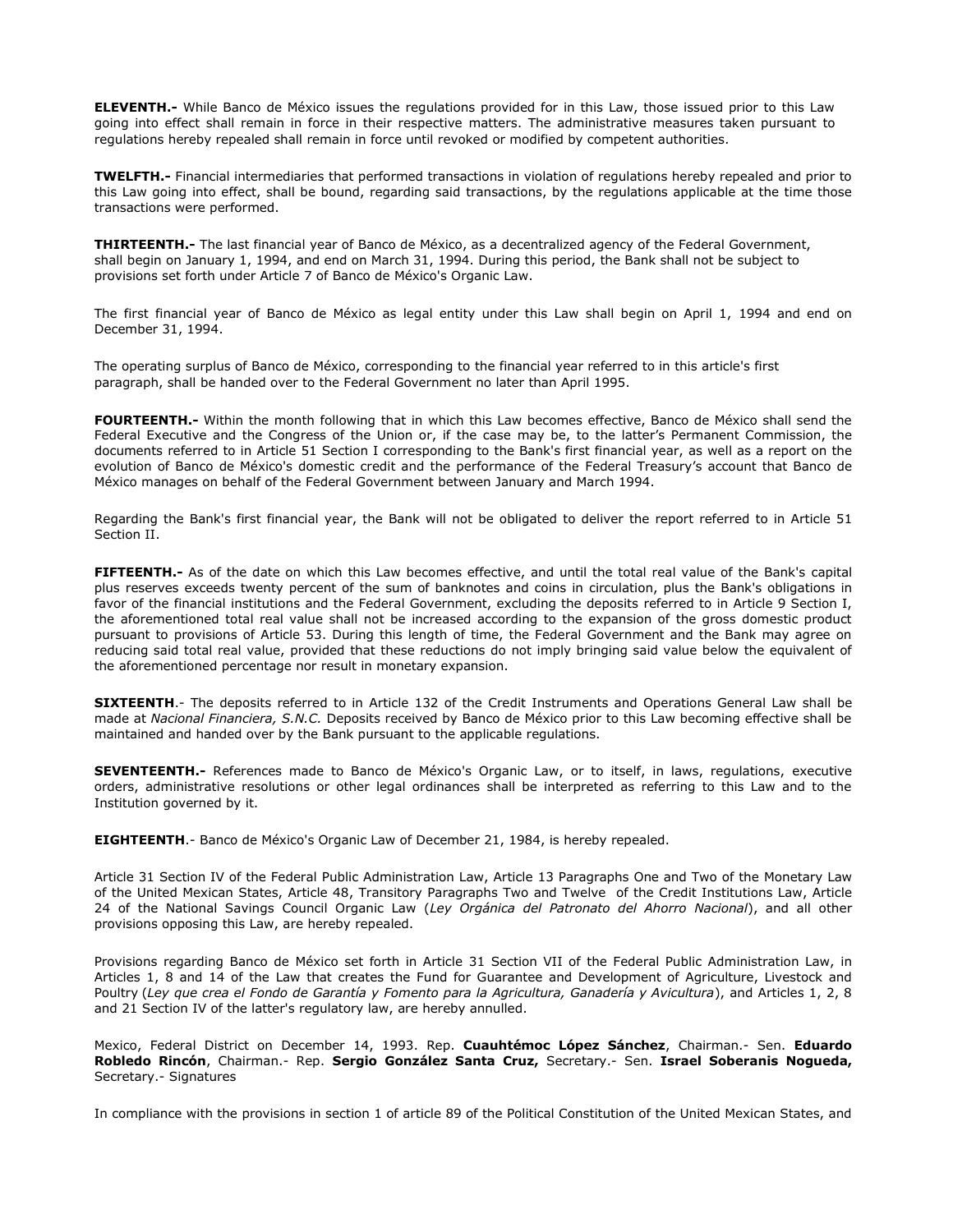for its due publication and abidance, I issue the present Executive Order in the residence of the Federal Executive Power in Mexico City, Federal District, on December 15, 1993.-**Carlos Salinas de Gortari**.- Signature.- The Internal Affairs Secretary, **José Patrocinio González Blanco Garrido**.- Signature.

#### **TRANSITORY ARTICLES OF EXECUTIVE ORDERS FOR AMENDMENTS**

**EXECUTIVE ORDER through which various provisions of the Credit Institutions Law, the Securities Market Law, the Credit Organizations and Auxiliary Activities Law, the Insurance and Mutual Insurance Companies Law, the Federal Bonding Companies Law, the Banco de México Law, and the Federal Treasury Service Law are amended, added, and repealed.**

Published in the Federal Official Gazette on November 17, 1995

**ARTICLE SIXTH**.- The tenth transitory article, second paragraph of the Banco de México Law published in the **Federal Official Gazette** on December 23, 1993 is AMENDED, to be as follows:

….

### **TRANSITORY**

**FIRST**.- The present executive order shall become effective the day following its publication in the **Federal official gazette**.

**SECOND**.- What is set forth in article 118-A of the Credit Institutions Law shall be applied on the adhesion agreement models that serve as base for the execution of agreements starting from when the present Executive Order goes into effect.

**THIRD**.- The credit institutions must establish the specialized units that article 118-B of the Credit Institutions Law refers to, in a term no greater than ninety days counting from the when the present Executive Order goes into effect.

**FOURTH**.-The claims presented by the users of the banking and credit services before the National Banking and Securities Committee, before the present Executive Order takes effect, shall continue to be processed until their conclusion, in the terms established by articles 119 and 120 of the Credit Institutions Law that are valid at the time of their presentation.

**FIFTH**.- What is established in the second and third transitory articles of the Executive Order through which various provisions in the Financial Group Law, the Credit Institutions Law, the Credit Organizations and Auxiliary Activities Law, the Securities Market Law, the Investment Companies Law, the Insurance and Mutual Insurance Companies Law, and the Federal Bonding Companies Law published in the Federal Official Gazette on December 23, 1993 are amended, added, and repealed is not applicable to the limited purpose financial institutions, financial leasing companies, factoring companies and insurance companies, subsidiaries, that result from the purchases that are authorized by the Ministry of Finance and Public Credit.

**SIXTH.**- The limited purpose financial institutions, credit auxiliary organizations, foreign exchange firms, insurance companies, and bonding companies must carry out, in its case, the necessary corporate acts to adjust their statutes to what is set forth in the present Executive Order within a maximum term of one hundred and twenty days from when the same takes effect.

**SEVENTH**.- The Federal Fund and Securities Surveillance Service Law published in the **Federal Official Gazette** on December 31, 1959 is hereby repealed however, it shall continue to be applicable in regards to violations and offenses that were committed during the validity of the referred to ordinance.

**EIGHTH**.- The provisions of the Regulations of the Federal Fund and Securities Surveillance Law, shall continue to be in force, provided the Regulations of the Federal Treasury Service Law is not amended, in the pertaining areas.

**NINTH**.- What is set forth by articles 25, 26, 27, and 28 of the Federal Treasury Service Law shall be applied to the requests of giving assets or services in payment that are presented starting from the date in which this Executive Order goes into effect.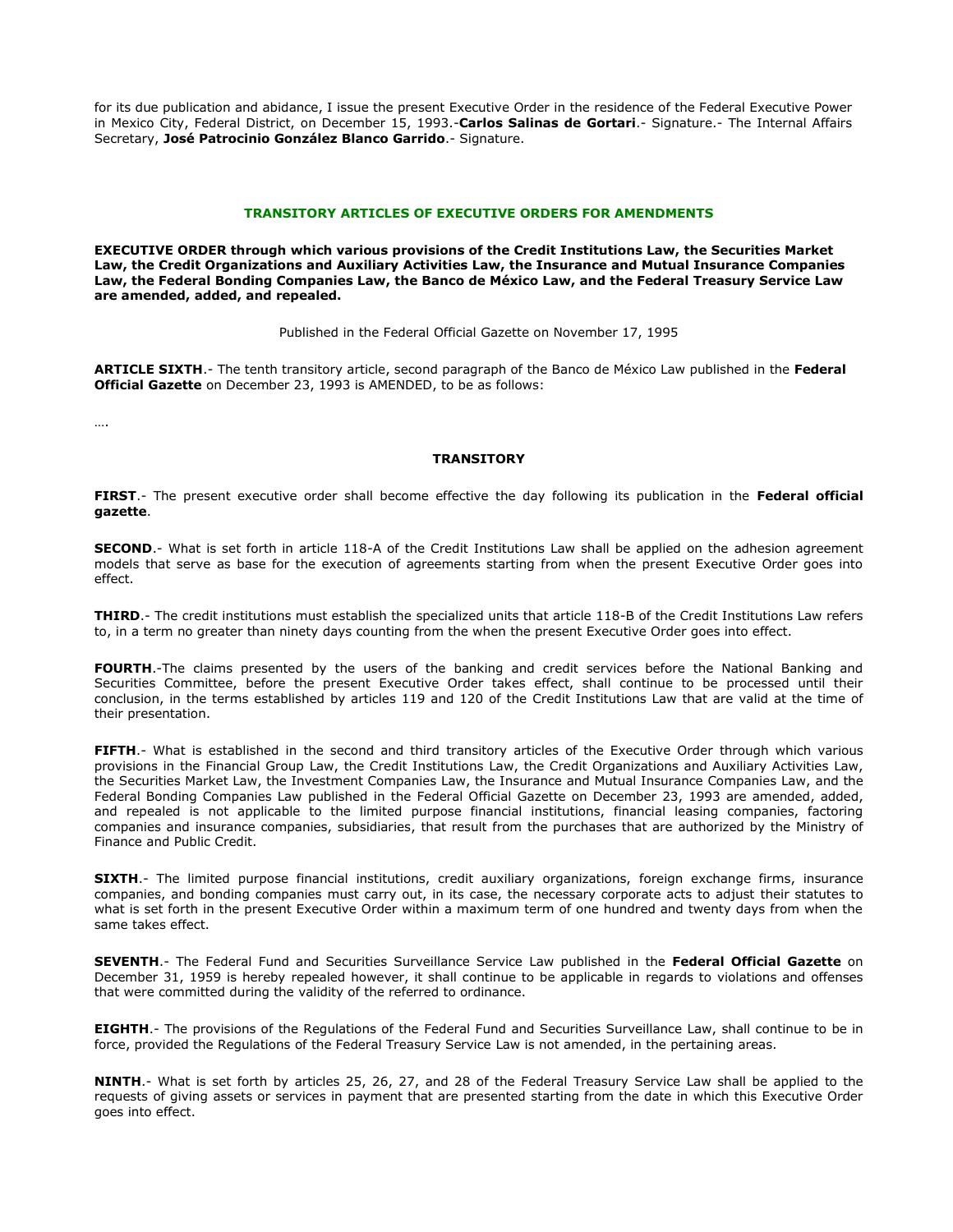Mexico, Federal District on November 9, 1995.- Rep. **Regina Reyes Retana Márquez**, Chairman.- Sen. **Ernesto Navarro González**, Chairman.- Rep. **Alejandro Torres Aguilar**, Secretary.- Sen. **Raúl Juárez Valencia**, Secretary.- Signatures."

In compliance with the provisions in section 1 of article 89 of the Political Constitution of the United Mexican States, and for its due publication and abidance, I issue the present Executive Order in the residence of the Federal Executive Power in Mexico City, Federal District, on November 15, 1995.-**Ernesto Zedillo Ponce de León**- Signature.- The Internal Affairs Secretary, Emilio **Chuayffet Chemor-** Signature.

#### **EXECUTIVE ORDER through which various legal ordinances are amended.**

Published in the Federal Official Gazette on January 23, 1998.

**ENTIRE ARTICLE.-** Articles 20 and 32, section I are hereby amended, and section I Bis to article 47 of the Mexican Foreign Service Law are added; articles 4, section I, 117, 161, first paragraph, and 173, second paragraph are amended, and article 148 Bis is added to the chapter denominated "Of the Recruitment", and one subsection F) to section II of article 170 of the Mexican Army and Air Force Law is added; article 57 is amended and one subsection E) is added to section I of article 105 of the Mexican Navy Law; article 4, section I of the Military Justice Code is amended; article 5 BIS of the Military Service Law is added; articles 106 and 108 of the Federal Judicial Power Law; 4, first paragraph of the Federal Tax Court Law; 9, section I of the Treatment of Minor Offenders Law for the Federal District in the matters of state jurisdiction and for all the Republic in matters of federal jurisdiction; 20, subsection a), 22 and 23, in its respective sections I, of the Attorney General's Office of the Republic Law; 19, 34 and 35, in its respective sections I of the Attorney General's Office of Justice of the Federal District; 76, 91, 103, 114, and 120, in its respective subsections a), of the Federal Code of Electoral Institutions and Procedures; 22 and 50, in their respective first paragraphs, of the Navigation Law; 7, first paragraph are amended and one second paragraph is added, articles 38 y 40, first paragraph of the Civil Aviation Law; 189, 216 and 612, section I of the Federal Labor Law; 267 of the Social Security Law; 156, section I, and 166, second paragraph, of the Security and Social Services Institute of the Federal Workers Law; 28, first paragraph, 50, section IV are amended, and section III of article 51 of the Social Security Institute for the Mexican Armed Forces Law is repealed; articles 21, section I of the Federal Government Controlled Entities Law, 51 of the Regulatory Law of Constitutional Article 27 in Nuclear Matters; 9, section I of the National Human Rights Commission Law;8, section I of the Federal Notary Public Law; 6, second paragraph of the National Institute of Anthropology and History Law; 32, section I to III of the Foreign Investment Law; 14, section I of the General Law that establishes the Coordination Basis of the National Public Safety System; 5, section I of the Energy Regulatory Commission Law;10, section 1 and 14, section I of the Pension Systems Law; 12, section I of the Agrarian Courts Law; **39, section I of the Banco de México Law**; 26, section I of the Federal Antitrust Law; 121, section I of the Federal Government Employees Law, Regulations of Section "B" of Constitutional Article 123; and 15, section I and last paragraph of the National Banking and Securities Commission Law are amended, to be as follows:

….

### **TRANSITORY**

**ENTIRE**.- The present Executive Order shall become effective on March 20, 1998.

Mexico, Federal District on December 12, 1997.- Sen. **Heladio Ramírez López**, Chairman.- Rep. **Luis Meneses Murillo**, Chairman.- Sen. **José Antonio Valdivia**, Secretary.- Rep. **Jaime Castro López,** Secretary.- Signatures."

In compliance with the provisions in section 1 of article 89 of the Political Constitution of the United Mexican States, and for its due publication and abidance, I issue the present Executive Order in the residence of the Federal Executive Power in Mexico City, Federal District, on December 30, 1997.-**Ernesto Zedillo Ponce de León**- Signature.- The Internal Affairs Secretary, **Emilio Chuayffet Chemor**- Signature.

**EXECUTIVE ORDER through which the Bank Savings Protection Law is issued, and various provisions of the Banco de México Law, the Credit Institutions Law, the Securities Market Law, and the Financial Groups Law are amended, added, and repealed.**

Published in the Federal Official Gazette on January 19, 1999.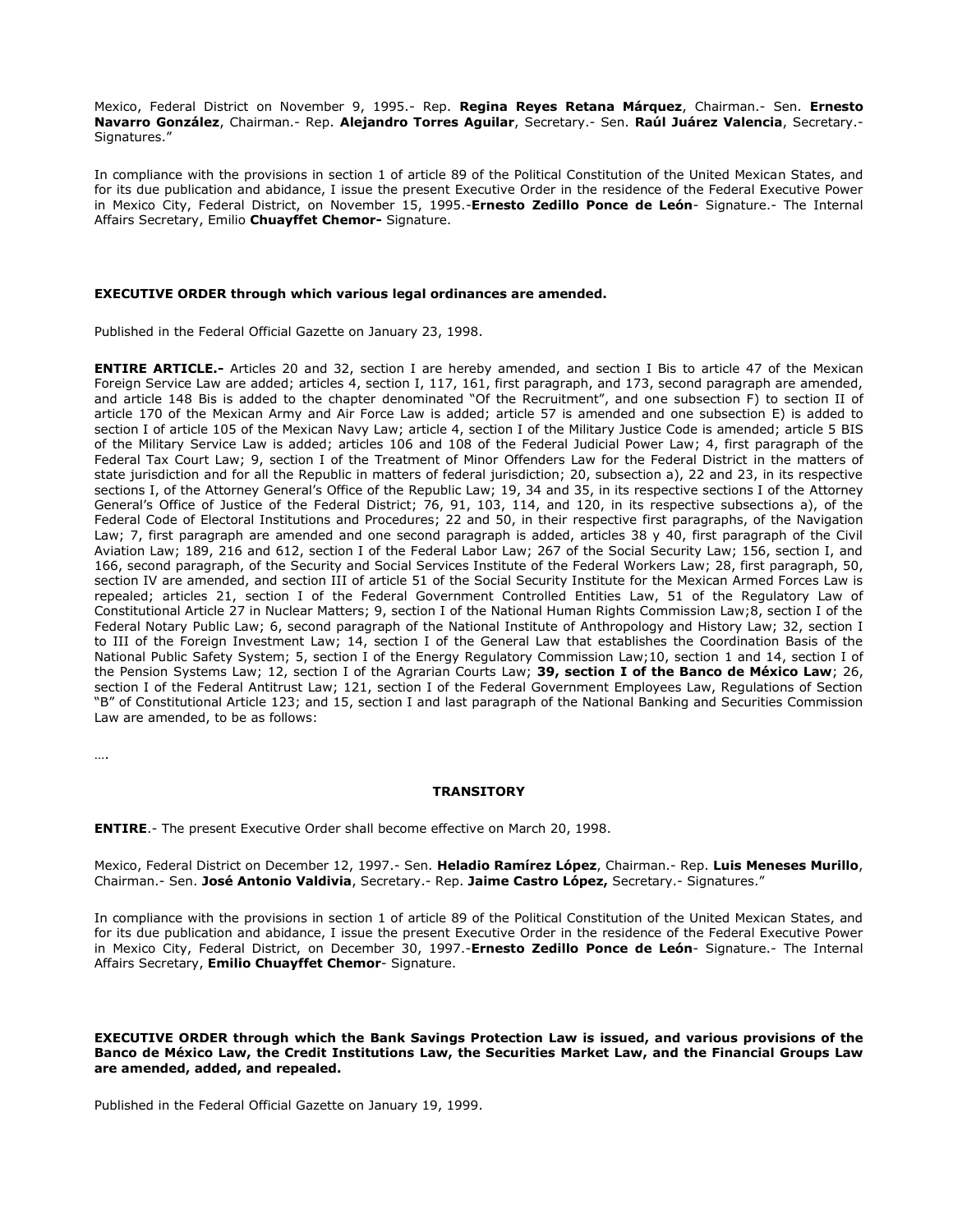**ARTICLE SECOND**.- Various provisions of the following laws are amended, added, and repealed:

I. From the Banco de México Law, article 7<sup>th</sup>, section III is **AMENDED** to be as follows:

….

#### **TRANSITORY**

**FIRST**.- The article second of the present Executive Order shall take effect the day following its publication in the **Federal Official Gazette.**

**SECOND.**- Subsections a), b), c), and d) of section III of article  $7<sup>th</sup>$  of the Foreign Investment Law are repealed.

**THIRD**.- The shares of series "A" and "B" that represent the capital stock of the holding companies of financial groups, commercial banks, securities firms, and stock exchange specialists, hereby become series "O" shares with the characteristics that are included in articles 18 of the Financial Groups Law, 13 of the Credit Institutions Law, and 17-Bis of the Securities Market Law, without the need for an agreement by the shareholders' meeting and shall begin when the present Executive Order becomes effective. Due to the foregoing, the financial entities cited above must carry out the respective exchange in accordance with what is established in the following article.

**FOURTH**.- The exchange of shares that the holding companies of financial groups, credit institutions, securities firms, and stock exchange specialists are to carry out shall adjust to the following:

I.- It shall be formalized through petition from the cited financial entities to the institution for the deposit of securities where the shares that are object of the exchange are kept.

The chairman and secretary of the managing board of the financial entities mentioned in the first paragraph of this article shall have a term of five years, counting from when this Executive Order becomes effective to present the petition that this section refers to, to the ends of cancelling the series "A" and "B" share certificates, issue the shares of the new "O" series, and deposit these last ones in some institution for the deposit of securities, pursuant to what is set forth in articles 18-bis, first paragraph of the Financial Groups Law, 12, first paragraph of the Credit Institutions Law, 17-bis, penultimate paragraph, 67 and 74 of the Securities Market Law;

II.- The shares that result from the exchange must represent the same participation of the paid-in stock then of the shares exchanged;

III.- The sale of shares shall be not be considered, for effects of the Income Tax Law, provided the exchange that this article refers to does not imply a change of the holder of the shares, and

IV.- For effects of the section above, the average cost of the shares that result from the exchange shall be what corresponds to the exchanged shares.

**FIFTH**.- Once the term that section I of the article above refers to has elapsed, without what is set forth in said provision being fulfilled, the holders of the shares may not exercise the corporative and property rights that correspond to them, nor may the holding company, commercial bank, securities firm, or stock exchange specialist in question register the transfers that intend to be registered in the shareholders' book regarding the series "O" shares, until the exchange and deposit indicated in the cited section I of the article above are done.

**SIXTH**.- The financial companies of financial groups, credit institutions, securities firms, and stock exchange specialists, as well as the subsidiaries of the kind of the financial entities cited, whose shares, in its case, stayed registered in the Securities and Intermediaries National Registry before the present Executive Order became effective, must give notice to the Securities National Registry of the exchange carried out in the terms and conditions indicated in the Third and Fourth Transitory articles above for effects of maintenance and other legal consequences that correspond.

**SEVENTH**.- The holding companies of financial groups, commercial banks, securities firms, stock exchange specialists and subsidiaries of the kind of the financial entities above, shall have a term of three years counting from when the present Executive Order takes effect, for its managing board and surveillance body to adjust to what is set forth in articles 24 and 27-L of the Financial Groups Law, 22, 26, and 45-K of the Credit Institutions Law, and 17 Bis 1 and 28 bis 11 of the Securities Market Law, as they corresponds.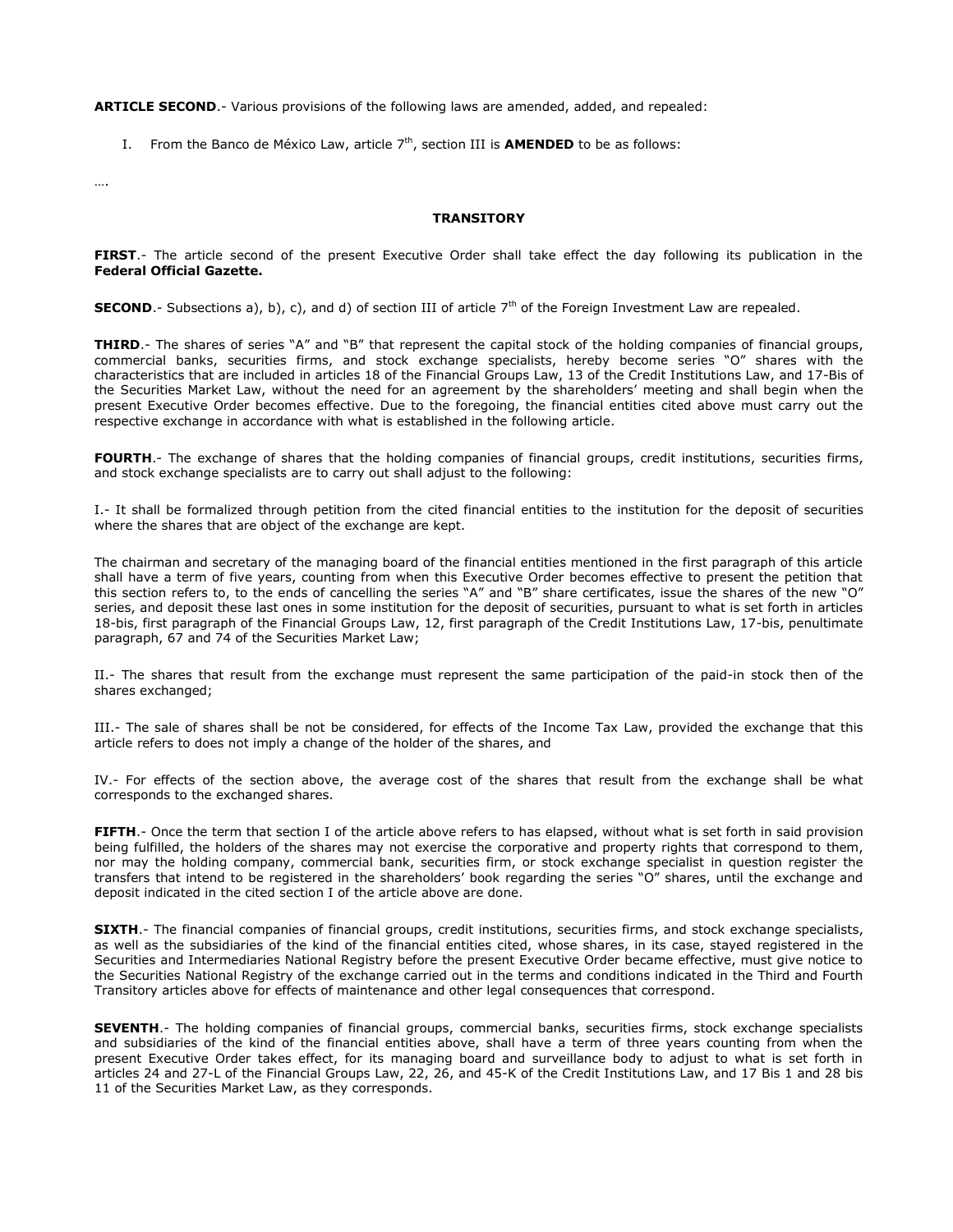The directors and examiners of the series "A", "B", and "F" of the mentioned financial entities shall continue in the performance of their duties as long as the appointment that corresponds in terms of what is established in the provision referred to in the paragraph above are not done, and while those appointed take possession of their posts.

Mexico, Federal District on December 13, 1998.- Rep. **Luis Patiño Pozas**, Chairman.- Sen. **José Ramirez Gamero**, Chairman.- Rep. **Horacio Veloz Muñoz**, Secretary.- Sen. **Gabriel Covarrubias Ibarra**, Secretary.- Signatures."

In compliance with the provisions in section 1 of article 89 of the Political Constitution of the United Mexican States, and for its due publication and abidance, I issue the present Executive Order in the residence of the Federal Executive Power in Mexico City, Federal District, on December 31, 1998.-**Ernesto Zedillo Ponce de León**- Signature.- The Internal Affairs Secretary, **Francisco Labastida Ochoa**- Signature.

### **EXECUTIVE ORDER through which various tax provisions are amended.**

Published in the Federal official gazette on December 31, 2000.

#### **Transitory Provisions of the Federal Tax Court Law**

**Article Eleventh**. In relation to the amendments that article tenth of this Executive Order refers to, the following shall be followed:

- I. The amendment of article 28 of the Federal Tax Court Law shall take effect on February 1, 2001.
- II. For the effects of article 31 of the Federal Tax Court Law, the lawsuits presented before January 1, 2001 shall be of the competence of the Regional Chamber that corresponds, pursuant to the cited article 31, in force until December 31, 2000.
- III. The denomination of the Federal Tax Court is amended to the Federal Court of Tax and Administrative Justice. Consequently, the Federal Tax Court Law is amended, both in its title and in its provisions, as well as in all those included in the Federal Fiscal Code and in the other federal fiscal and administrative laws in which the Federal Tax Court is cited, to substitute that name for Federal Court of Tax and Administrative Justice.

### **TRANSITORY**

**FIRST**. The present Executive Order shall take effect on January 1, 2001.

**SECOND**. The mentions of the Ministries in the present Executive Order whose denominations are modified by effects of the Executive Order published in the **Federal Official Gazette** on Thursday, November 30, 2000, through which the Federal Public Administration Law was amended, shall be understood pursuant to the denomination that is established for each of them in the latter.

Mexico, Federal District on December 28, 2000.- Sen. **Enrique Jackson Ramirez**, Chairman.- Rep. **Ricardo Francisco Garcia Cervantes**, Chairman.- Sen. **Yolanda González Hernández**, Secretary.- Rep. **Manuel Medellín Milán**, Secretary.- Signatures".

In compliance with the provisions in section 1 of article 89 of the Political Constitution of the United Mexican States, and for its due publication and abidance, I issue the present Executive Order in the residence of the Federal Executive Power in Mexico City, Federal District, on December 29, 2000.-**Vicente Fox Quesada**- Signature.- The Internal Affairs Secretary, **Santiago Creel Miranda**- Signature.

**EXECUTIVE ORDER through which various provisions of the Financial Services Transparency and Regulation Law, the Credit Institutions Law, the Credit Information Bureaus Law, the Law for Transparency and Development of Competition in Secured Loans, and the Banco de México Law are amended, added, and repealed.**

Published in the Federal official gazette on May 25, 2010

**ARTICLE FIFTH**. A second paragraph of article 26 is added and the following is moved up; a third paragraph to article 38; section XIII to article 47; and a last paragraph to article 51 of the Banco de México Law are added, to be as follows: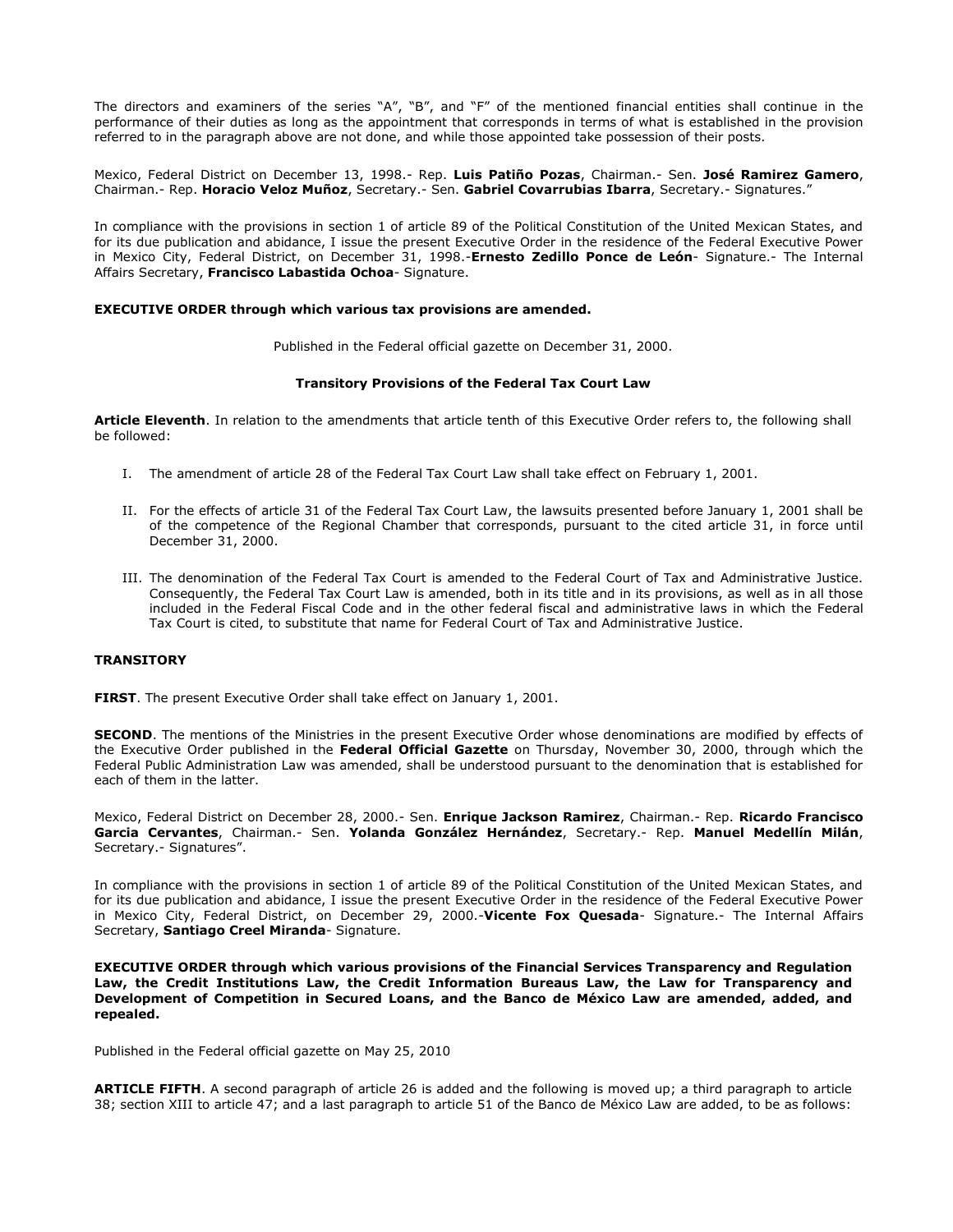#### **TRANSITORY**

**First**. The present Executive Order shall become effective the day following its publication in the Federal Official Gazette.

**Second**. The Banco de México shall issue the provisions of general nature that article 4 Bis of the Financial Services Transparency and Regulation Law refers to in a term of sixty calendar days counting from the day following when the present Executive Order takes effect.

**Third**. The Entities shall have a term of ninety calendar days counting from the day after the Executive Order goes into effect to comply with what is set forth by article 4 Bis 1 of Financial Services Transparency and Regulation Law and 48 Bis 2 of the Credit Institutions Law in the matter of basic product of credit card.

**Fourth**. The Entities that operate as Clearing Houses, before the present Executive Order becomes effective, in terms of what is set forth by articles 19 and 19 Bis of the Financial Services Transparency and Regulation Law shall have a term of ninety calendar days counting from the date on which the provision of general character that is issued under the cited precepts become effective, to present the respective authorization request.

**Fifth**. The Companies shall have a term of one hundred and eighty calendar days counting from the day after the present Executive Order becomes effective to comply with the obligations that articles 2 and 36 Bis of the Credit Information Bureaus Law refer to.

The Credit Information Bureaus shall have a term of up to one hundred and eighty calendar days starting from when the present Executive Order becomes effective to present the agreement mentioned in article 36 of the cited Law to the Commission.

The Credit Information Bureaus must obtain the authorization from the National Banking and Securities Commission in respect to the rates that said bureaus must offer their Users for credit reports in terms of article 36 of the Credit Information Bureaus Law within the one hundred and eighty calendar days after the present Executive Order takes effect.

**Sixth.** For the effects of article 20, the Bureaus must eliminate, in a term of 90 calendar days, the records from their databases whose origin were not informed to the Users before the reform. For them to be recorded once again, the Users must specify the date of origin of the credit and of its first default, the latter may not be greater than 72 months.

Mexico, Federal District on February 11, 2010.- Sen. **Carlos Navarette Ruiz**, Chairman.- Rep. **Francisco Javier Ramirez Acuña**, Chairman.- Sen. **Martha Leticia Sosa Govea**, Secretary.- Rep. **Carlos Samuel Moreno Teran**, Secretary.- Signatures."

In compliance with the provisions in section 1 of article 89 of the Political Constitution of the United Mexican States, and for its due publication and abidance, I issue the present Executive Order in the residence of the Federal Executive Power in Mexico City, Federal District, on May 14, 2010.-**Felipe de Jesús Calderón Hinojosa**- Signature.- The Internal Affairs Secretary, **Fernando Francisco Gómez Mont Urueta**- Signature.

**EXECUTIVE ORDER through which various Federal Laws are amended with the purpose of updating all those articles that make reference to the Federal Ministries whose denominations were modified and to the Government of the Federal District where it pertains; as well as eliminating the mention of the administrative departments that are no longer valid.**

Published in the Federal official gazette on April 9, 2012.

**ARTICLE TWENTY-SIXTH.** Article 50, first paragraph of the Banco de México Law is amended, to be as follows:

…..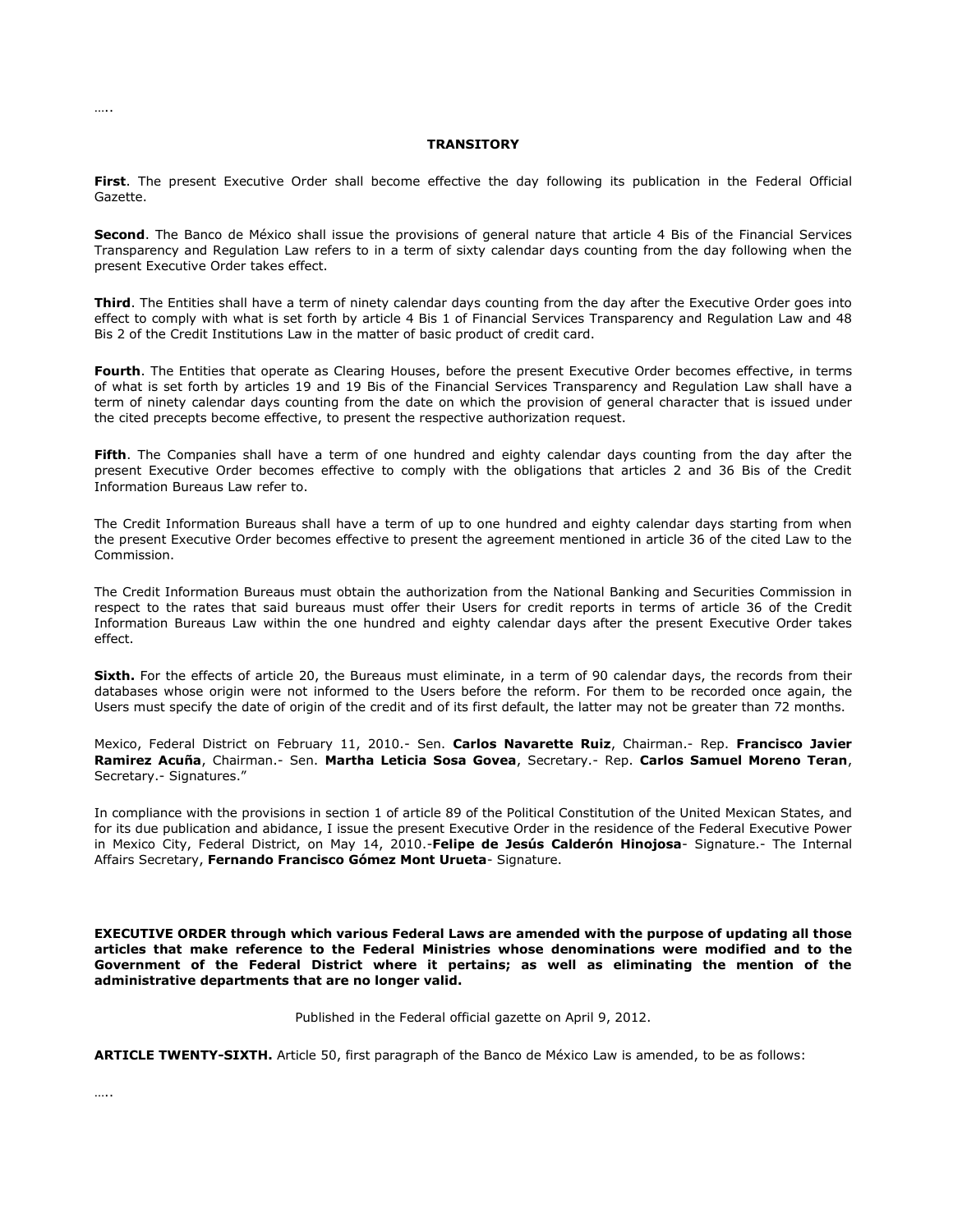#### **TRANSITORY**

**FIRST**.- The present Executive Order shall take effect the day after its publication in the Federal Official Gazette.

**SECOND**. Starting from when the present Executive Order takes effect, the provisions that go against or oppose the same shall have no effect.

Mexico, Federal District on February 21, 2012.- Rep. **Guadalupe Acosta Naranjo**, Chairman.- Sen**. José González Morfin**, Chairman.- Rep. **Laura Arizmendi Campos**. Secretary.- Sen. **Renán Cleominio Zoreda Novelo**, Secretary.- Signatures."

In compliance with the provisions in section 1 of article 89 of the Political Constitution of the United Mexican States, and for its due publication and abidance, I issue the present Executive Order in the residence of the Federal Executive Power in Mexico City, Federal District, on March 30, 2012.-**Felipe de Jesús Calderón Hinojosa**- Signature.- The Internal Affairs Secretary, **Alejandro Alfonso Poiré Romero**- Signature.

### **EXECUTIVE ORDER through which various provisions in financial matters are amended, added, and repealed and the Financial Groups Law is issued.**

#### Published in the Federal official gazette on January 10, 2014

**ARTICLE FORTY-THIRD**.- Articles 7, section IX; 24, first and third paragraph; 26, first paragraph; 27; 36, second paragraph; 51 and 64, first paragraph are **AMENDED**; articles 24, last paragraph; 35 Bis, 36 Bis to 36 Bis 3, and 67, first and second paragraphs are **ADDED**, the first, second, and third current paragraphs moving up in their order, and Articles 29 and 33, second and third paragraphs are **REPEALED,** of the **Banco de México Law** to be as follows:

…..

### **Transitory Provisions**

**ARTICLE FIFTIETH**.- In relation to the modifications that Articles Forty-First to Forty-Ninth of this Executive Order refer to, the following shall be followed:

- I. Article Forty-Third, which shall become effective thirty calendar days following the publication of the present Executive Order, and
- II. Article Forty-Seventh, which shall become effective seventy hundred thirty calendar days following the publication of the Executive Order through which the Bonding and Insurance Companies Law is issued and various provisions of the Insurance Contracting Law, published on April 4, 2013 in the cited Official Gazette are amended and added.
- III. The violations and crimes committed before the date on which the present Executive Order becomes effective shall be penalized pursuant to the law in force at the time when the cited violations or crimes are committed.

In the administrative procedures that are in process, the interested party may opt for a continuation in accordance with the procedure in force during the initiation or for the application of the provisions applicable to the administrative procedures that are stipulated through the present Executive Order.

IV. The obligation of having the certification that article 4, section X of the National Banking and Securities Commission Law refers to shall become effective on January 1, 2015. The provisions of general character that said precept refers to shall be issued by the Commission no later than the month of September 2014.

…..

# **TRANSITORY**